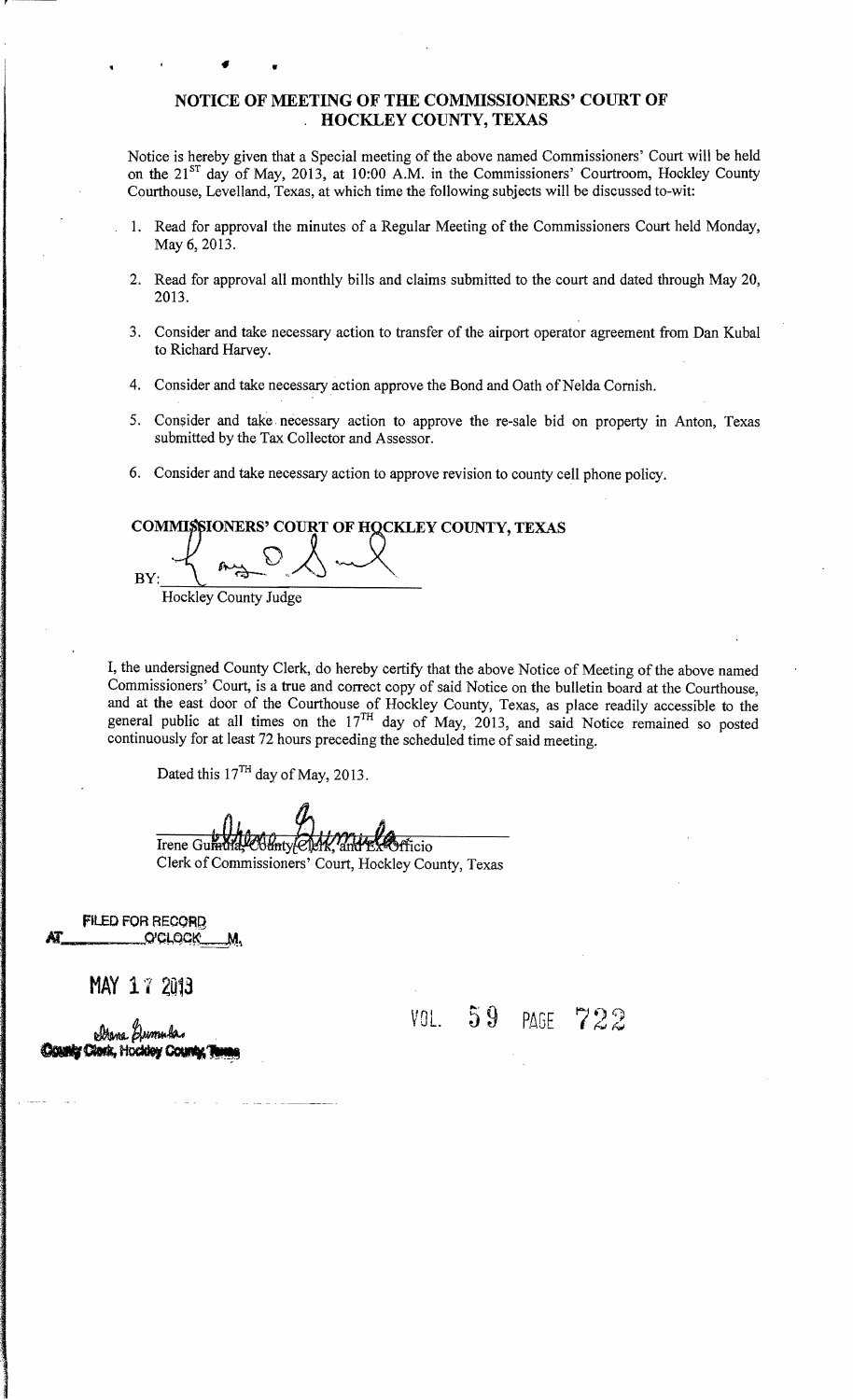#### SPECIAL MEETING May 21, 2013

Be it remembered that on this the  $21^{st}$  day of May A.D. 2013, there came on to be held a Special meeting of the Commissioners' Court, and the Court having convened in Special session at the usual meeting place thereof at the Courthouse in Levelland, Texas, with the following members present to-wit:

| <b>Larry Sprowls</b>       | <b>County Judge</b>                |
|----------------------------|------------------------------------|
| <b>Curtis D. Thrash</b>    | <b>Commissioner Precinct No. 1</b> |
| <b>Larry Carter</b>        | <b>Commissioner Precinct No. 2</b> |
| J. L. "Whitey" Barnett     | <b>Commissioner Precinct No. 3</b> |
| Thomas R "Tommy" Clevenger | <b>Commissioner Precinct No. 4</b> |

Irene Gumula, County Clerk, and Ex-Officio Clerk of Commissioners' Court when the following proceedings were had, to-wit:

Motion by Commissioner Barnett, seconded by Commissioner Thrash, 4 Votes Yes, 0 Votes No, that the Minutes of a Regular meeting of the Commissioners' Court, held on the 6th day of May A.D. 2013, be approved and stand as read.

Motion by Commissioner Carter, seconded by Commissioner Clevenger, 4 Votes Yes, 0 Votes No, that all monthly claims and bills, submitted to the Court, and dated through May 21, A.D. 2013, be approved and paid as read.

Motion by Commissioner Thrash, seconded by Commissioner Clevenger, 4 Votes Yes, 0 Votes No, that Commissioners' Court approve the transfer of the airport operator agreement from Dan Kubal to Richard Harvey, as per Agreement recorded below.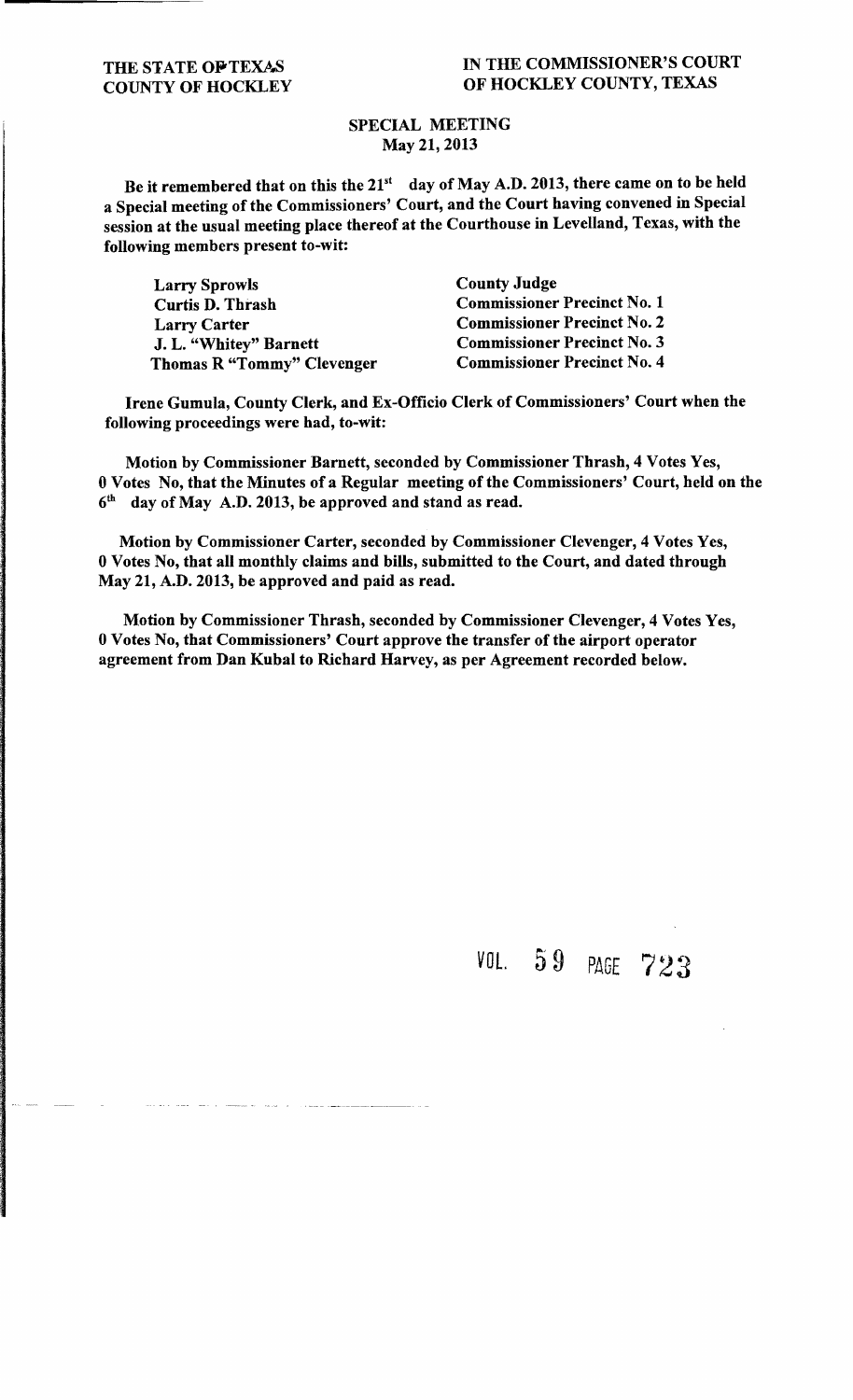

#### **MEMO**

#### TO: Honorable Mayor and City Council Members Honorable County Judge and Commissioners

Re: Airport operator

•

At the last meeting the Airport Advisory Board discussed the transfer of our airport operator agreement from Dan Kubal to Richard Harvey.

Because of the demands of his spraying company, Kubal Aerial Spraying, Inc., it is becoming impractical for him to also operate the airport. Actually, our agreement is with Levelland Aero Services, Inc., of which Mr. Kubal was the President and sole shareholder. His intention is to sell his ownership interest in Levelland Aero to Richard Harvey, who will become its President and owner.

Although technically this doesn't result in a change because the City and County are still dealing with the same operator, Levelland Aero Services, Inc., nevertheless as a practical matter we will no longer be working with Dan Kubal and will be working with Richard Harvey.

Mr. Harvey owns HSI Turbines, Inc., which occupies the new hangar and operates an aircraft maintenance business which moved here in mid-2011. HSI services local planes and in addition, a considerable number of planes from outside of this area. This has resulted in increased usage of our airport, and having a permanent, on-site, maintenance facility is something that most other small town airports cannot offer.

After discussion, the Airport Advisory Committee recommends approving this transfer of ownership. Mr. Harvey is already working with Mr. Kubal, and is up to speed on airport operations, including the new fueling system. Another factor is that although Mr. Kubal was always available, often it was by phone because his aerial spraying operation extended into the upper Midwest. Conversely, Mr. Harvey's business is completely operated out of his Levelland airport site. He, as well as his staff, are always available to incoming aircraft, for fueling, maintenance, etc.

This transition will not result in any change in the City's and County's revenues or costs.

*Discover aTexas Treasure* 

 $\sqrt{v_0}$ , 59 PAGE 724

1709 Avenue H • P.O. Box 1010 • Levelland, TX 79336 • (806) 894-0113 • Fax (806) 894-0119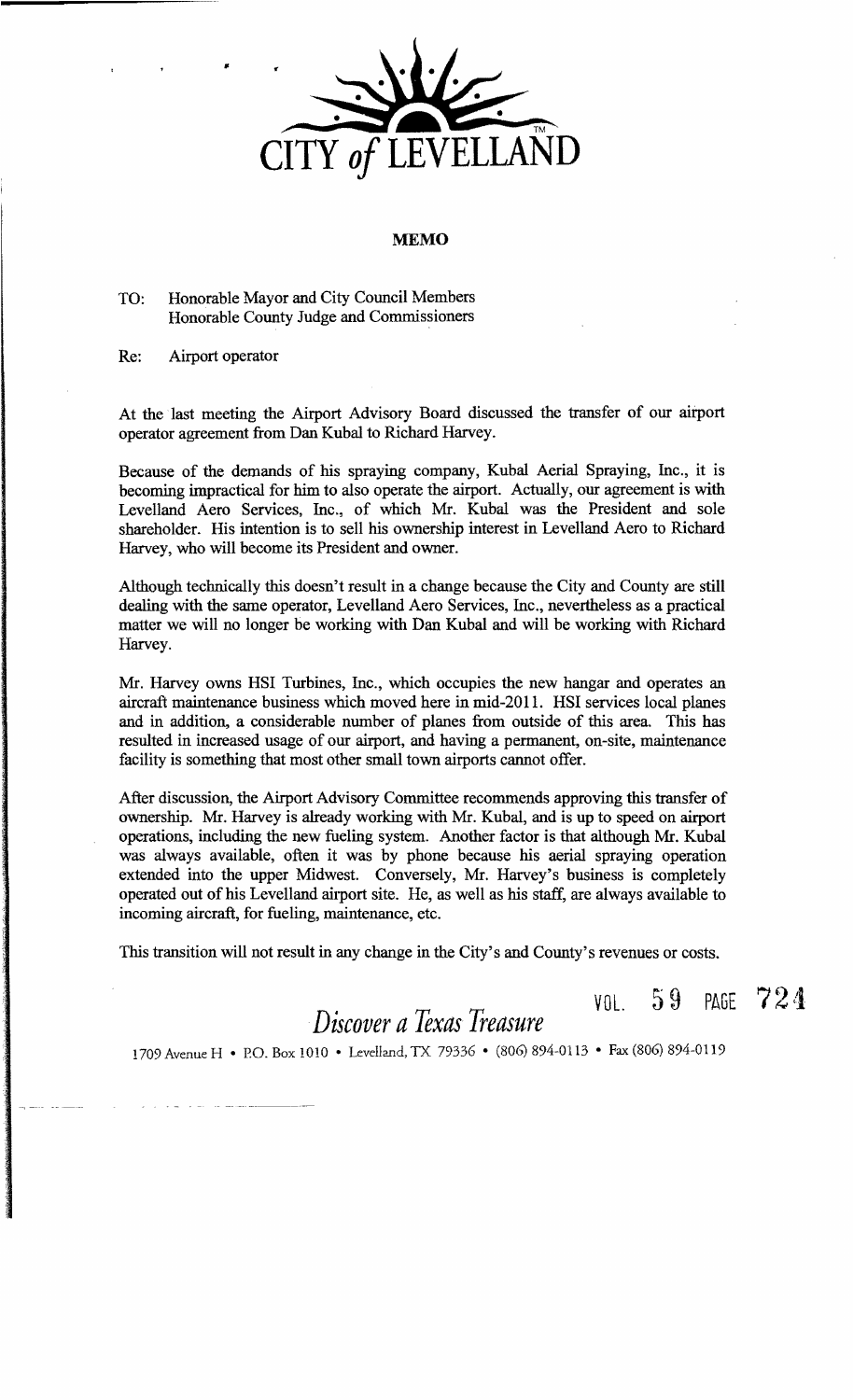Motion by Commissioner Carter, seconded by Commissioner Barnett 4 Votes Yes, 0 Votes No, that Commissioners' Court approve the Official Bond and Oath for Nelda Cornish, as per Official Bond and Oath recorded below.

**sa** 

 $\hat{\mathbf{r}}$ 

 $\hat{\mathbf{r}}$ 

a assault in the

"

 $\bar{r}$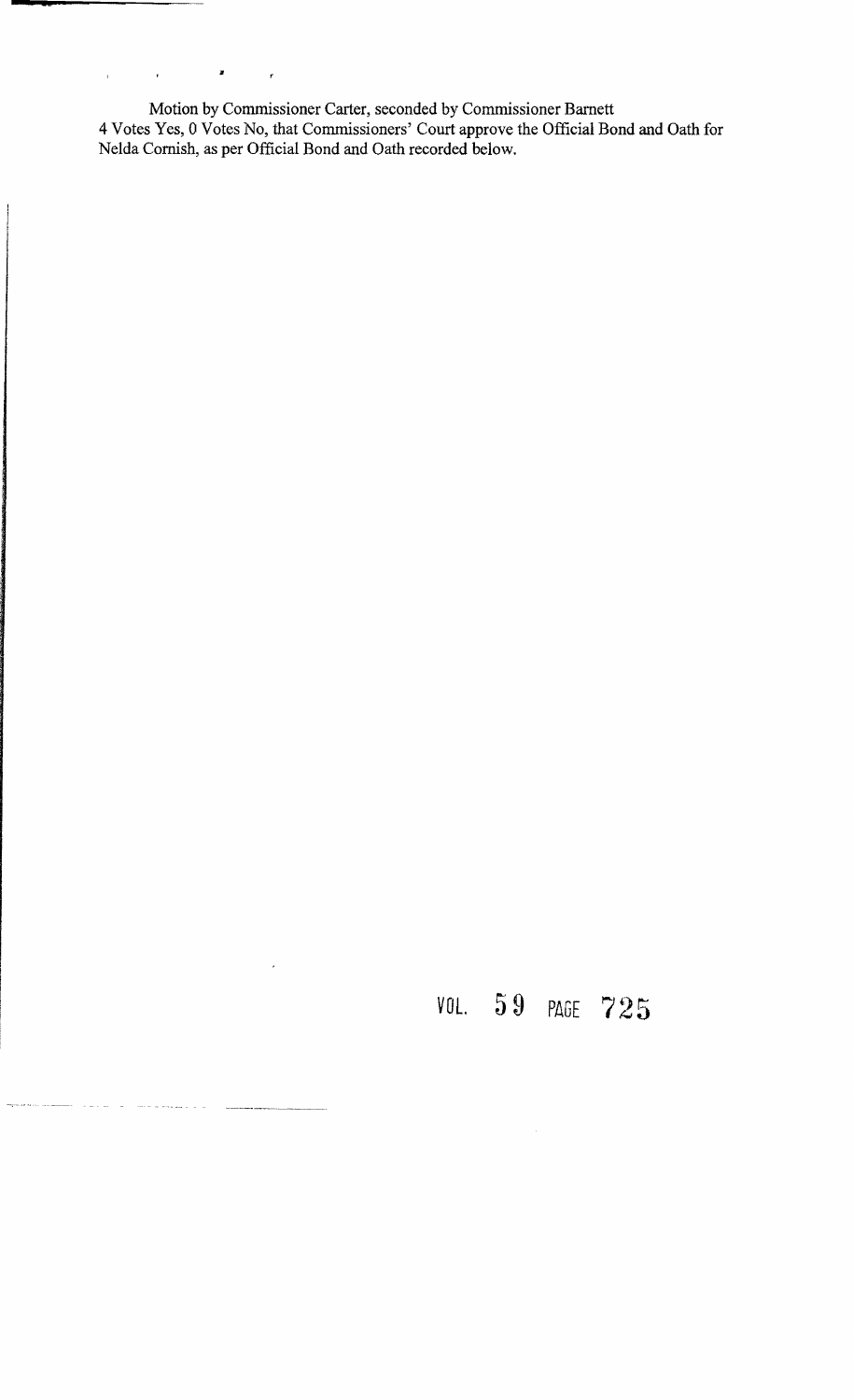| <b>Western Surety Company</b>                                                                                                                                                                                                                                                                                                                                                                                             |
|---------------------------------------------------------------------------------------------------------------------------------------------------------------------------------------------------------------------------------------------------------------------------------------------------------------------------------------------------------------------------------------------------------------------------|
| OFFICIAL BOND AND OATH                                                                                                                                                                                                                                                                                                                                                                                                    |
| THE STATE OF TEXAS<br>SS<br>County of HOCKLEY                                                                                                                                                                                                                                                                                                                                                                             |
| BOND No. OFF-54939462<br>KNOW ALL PERSONS BY THESE PRESENTS:                                                                                                                                                                                                                                                                                                                                                              |
| same Brincipal, and<br>WESTERN SURETY COMPANY, a corporation duly licensed to do business in the State of Texas, as                                                                                                                                                                                                                                                                                                       |
| in the sum of <sup>2</sup> Ten Thousand and $00/100$ ----------------------- DOLLARS (\$10,000.00 )<br>(NOT VALID IF FILLED IN FOR MORE THAN \$50,000.00)                                                                                                                                                                                                                                                                 |
| for the payment of which we hereby bind ourselves and our heirs, executors and administrators, jointly and<br>severally, by these presents.<br>Dated this 1st 1st day of May 4x and May 2013.                                                                                                                                                                                                                             |
| was on the 30th day of April , 2013 , duly appointed to the office of $\frac{1}{2}$ and $\frac{1}{2}$ appointed to the office of $\frac{1}{2}$ and $\frac{1}{2}$ and $\frac{1}{2}$ and $\frac{1}{2}$ and $\frac{1}{2}$ and $\frac{1}{2}$ and $\frac{1}{2}$ and $\frac$                                                                                                                                                    |
| (Elected-Appointed)<br>County, State of Texas, for a term of indefinitive commencing on the 30th day of<br>April<br>$\sim$ 2013                                                                                                                                                                                                                                                                                           |
| NOW THEREFORE, if the said Principal shall well and faithfully perform and discharge all the duties re-<br>quired of him by law as the aforesaid officer, AANABANX                                                                                                                                                                                                                                                        |
| then this obligation to be void, otherwise to remain in full force and effect.                                                                                                                                                                                                                                                                                                                                            |
| PROVIDED, HOWEVER, that regardless of the number of years this bond may remain in force and the<br>number of claims which may be made against this bond, the liability of the Surety shall not be cumulative and the<br>aggregate liability of the Surety for any and all claims, suits, or actions under this bond shall not exceed the<br>amount stated above. Any revision of the bond amount shall not be cumulative. |
| PROVIDED, FURTHER, that this bond may be cancelled by the Surety by sending written notice to the<br>party to whom this bond is payable stating that, not less than thirty (30) days thereafter, the Surety's liability<br>hereunder shall terminate as to subsequent acts of the Principal.                                                                                                                              |
|                                                                                                                                                                                                                                                                                                                                                                                                                           |
| Principal<br>MPANY<br>SURETY<br>W E S T E K N<br>$C\rightarrow Q$<br>$\mathbf{B}\mathbf{y}$                                                                                                                                                                                                                                                                                                                               |
| Paul T. Bruflat, Senior Vice President<br>ACKNOWLEDGMENT OF PRINCIPAL                                                                                                                                                                                                                                                                                                                                                     |
| THE STATE OF TEXA<br>SS<br>County of                                                                                                                                                                                                                                                                                                                                                                                      |
| . Mio<br>Before me,<br>on this day, personally appeared<br>, known to me to be the person whose name is subscribed to<br>the foregoing instrument and acknowledged to me that he executed the same for the purposes and consideration                                                                                                                                                                                     |
| therein expressed.<br>Given under my hand and seal of office at<br>Texas,<br>$2n$ d<br>this_<br>day of                                                                                                                                                                                                                                                                                                                    |
| <b>SHARLA BALDRIDGE</b><br>NOTARY PUBLIC<br><b>SEAL</b><br><b>STATE OF TEXAS</b><br>County, Texas<br>My Comm. Expires 03-15-2017<br>Western Surety Company                                                                                                                                                                                                                                                                |
| 1-605-336-0850<br>LOU<br>Form 862 - 4-2009<br>99<br>PAGE $726$<br>VOL.<br>cooppoppoppoppopporte alle primeters and character of the compart of the coopport of the moon contrart of the cooppop                                                                                                                                                                                                                           |

17. 《少女》1999年1999年19月19日,1999年19月19日,1999年19月19日,1999年19月19日,1999年19月19日,1999年19月19日,1999年19月19日,199

į,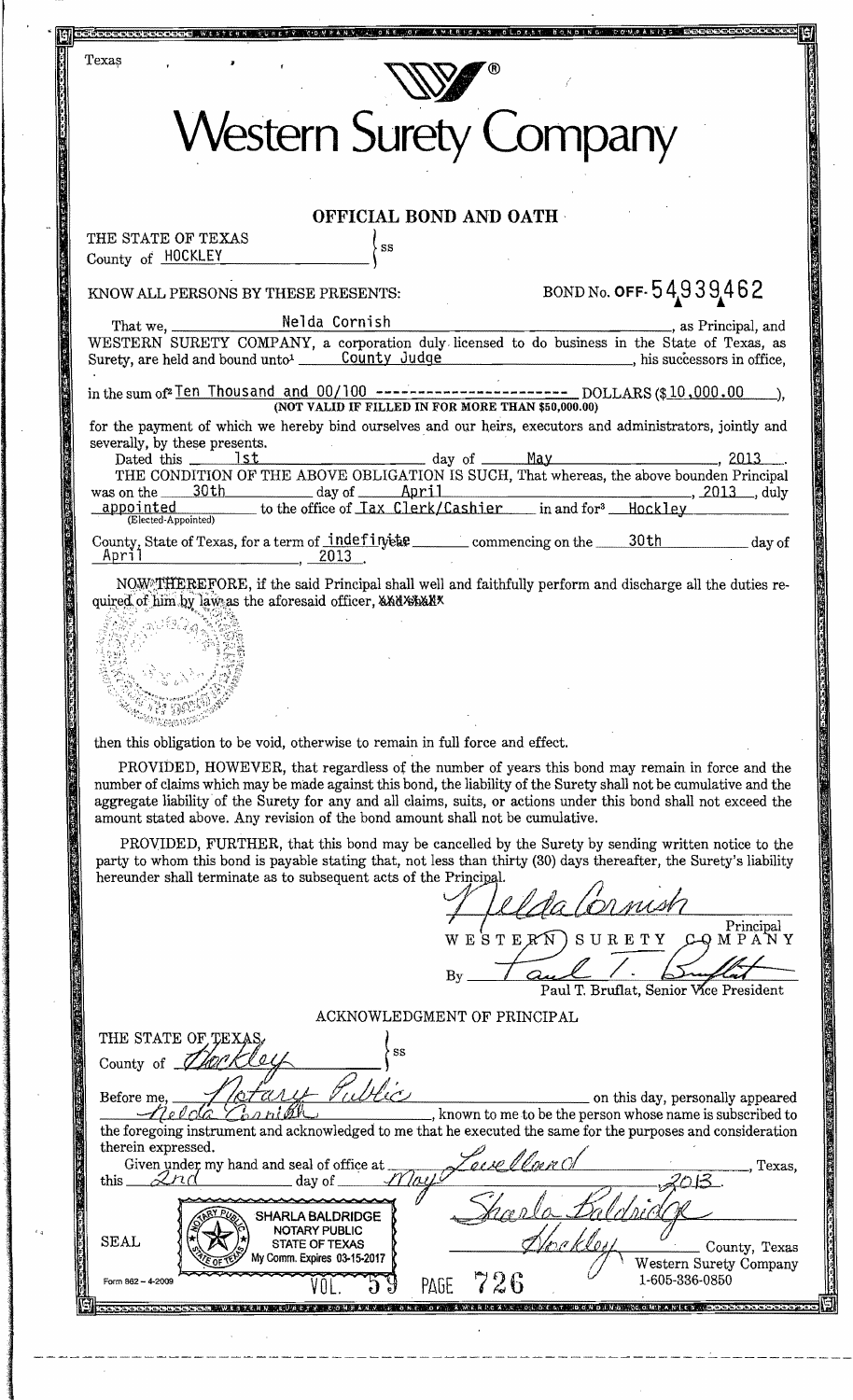# OATH OF OFFICE<br>(COUNTY COMMISSIONERS and COUNTY JUDGE)

| authorized by law and except such warrants as may issue to me as fees of office. So help me God. | the United States and of this State; and I furthermore solemnly swear (or affirm) that I have not directly nor in-<br>directly paid, offered, or promised to pay, contributed, nor promised to contribute any money, or valuable thing,<br>or promised any public office or employment, as a reward for the giving or withholding a vote at the election at<br>which I was elected; and I furthermore solemnly swear (or affirm) that I will not be, directly or indirectly, in-<br>terested in any contract with or claim against the County, except such contracts or claims as are expressly |
|--------------------------------------------------------------------------------------------------|-------------------------------------------------------------------------------------------------------------------------------------------------------------------------------------------------------------------------------------------------------------------------------------------------------------------------------------------------------------------------------------------------------------------------------------------------------------------------------------------------------------------------------------------------------------------------------------------------|
|                                                                                                  |                                                                                                                                                                                                                                                                                                                                                                                                                                                                                                                                                                                                 |
|                                                                                                  |                                                                                                                                                                                                                                                                                                                                                                                                                                                                                                                                                                                                 |
|                                                                                                  |                                                                                                                                                                                                                                                                                                                                                                                                                                                                                                                                                                                                 |
|                                                                                                  | $\overline{\cdot}$                                                                                                                                                                                                                                                                                                                                                                                                                                                                                                                                                                              |
| <b>SEAL</b>                                                                                      | County, Texas                                                                                                                                                                                                                                                                                                                                                                                                                                                                                                                                                                                   |
|                                                                                                  |                                                                                                                                                                                                                                                                                                                                                                                                                                                                                                                                                                                                 |
|                                                                                                  | OATH OF OFFICE<br>(General)                                                                                                                                                                                                                                                                                                                                                                                                                                                                                                                                                                     |
|                                                                                                  |                                                                                                                                                                                                                                                                                                                                                                                                                                                                                                                                                                                                 |
|                                                                                                  | of the State of Texas, and will to the best of my ability preserve, protect, and defend the Constitution and laws of                                                                                                                                                                                                                                                                                                                                                                                                                                                                            |
| which I was elected. So help me God.                                                             | the United States and of this State; and I furthermore solemnly swear (or affirm) that I have not directly nor in-<br>directly paid, offered, or promised to pay, contributed, nor promised to contribute any money, or valuable thing,<br>or promised any public office or employment, as a reward for the giving or withholding a vote at the election at                                                                                                                                                                                                                                     |
|                                                                                                  |                                                                                                                                                                                                                                                                                                                                                                                                                                                                                                                                                                                                 |
| οf                                                                                               |                                                                                                                                                                                                                                                                                                                                                                                                                                                                                                                                                                                                 |
| <b>SEAL</b>                                                                                      | County, Texas                                                                                                                                                                                                                                                                                                                                                                                                                                                                                                                                                                                   |
|                                                                                                  |                                                                                                                                                                                                                                                                                                                                                                                                                                                                                                                                                                                                 |
| THE STATE OF TEXAS<br>SS<br>County of Harkley                                                    |                                                                                                                                                                                                                                                                                                                                                                                                                                                                                                                                                                                                 |
| The foregoing bond of <i>Welda COMMI</i>                                                         | $\sim$ as                                                                                                                                                                                                                                                                                                                                                                                                                                                                                                                                                                                       |
| THX Clerky Carpenter in and for<br>this day approved in open Commissioner's Court.               | County and State of Texas,                                                                                                                                                                                                                                                                                                                                                                                                                                                                                                                                                                      |
|                                                                                                  |                                                                                                                                                                                                                                                                                                                                                                                                                                                                                                                                                                                                 |
|                                                                                                  |                                                                                                                                                                                                                                                                                                                                                                                                                                                                                                                                                                                                 |
|                                                                                                  | 5/21                                                                                                                                                                                                                                                                                                                                                                                                                                                                                                                                                                                            |
| 10 mene<br>Clerk                                                                                 |                                                                                                                                                                                                                                                                                                                                                                                                                                                                                                                                                                                                 |
|                                                                                                  |                                                                                                                                                                                                                                                                                                                                                                                                                                                                                                                                                                                                 |
|                                                                                                  |                                                                                                                                                                                                                                                                                                                                                                                                                                                                                                                                                                                                 |
| SS                                                                                               |                                                                                                                                                                                                                                                                                                                                                                                                                                                                                                                                                                                                 |
|                                                                                                  |                                                                                                                                                                                                                                                                                                                                                                                                                                                                                                                                                                                                 |
|                                                                                                  |                                                                                                                                                                                                                                                                                                                                                                                                                                                                                                                                                                                                 |
|                                                                                                  |                                                                                                                                                                                                                                                                                                                                                                                                                                                                                                                                                                                                 |
|                                                                                                  | $\frac{1}{2}$ , $\frac{1}{2}$ , $\frac{1}{2}$ , $\frac{1}{2}$ , $\frac{1}{2}$ , $\frac{1}{2}$ , $\frac{1}{2}$ , $\frac{1}{2}$ , $\frac{1}{2}$ , $\frac{1}{2}$ , $\frac{1}{2}$ , $\frac{1}{2}$ , $\frac{1}{2}$ , $\frac{1}{2}$ , $\frac{1}{2}$ , $\frac{1}{2}$ , $\frac{1}{2}$ , $\frac{1}{2}$ , $\frac{1}{2}$ , $\frac{1}{2}$ ,                                                                                                                                                                                                                                                                 |
| of said County in Volume _____________, on page ___________.                                     | WITNESS my hand and the seal of the County Court of said County, at office in __________                                                                                                                                                                                                                                                                                                                                                                                                                                                                                                        |
| Texas, the day and year last above written.                                                      |                                                                                                                                                                                                                                                                                                                                                                                                                                                                                                                                                                                                 |
|                                                                                                  | County Judge,<br>County, Texas<br>Clerk                                                                                                                                                                                                                                                                                                                                                                                                                                                                                                                                                         |
| ATTEST:<br>THE STATE OF TEXAS<br>$\equiv$ Deputy                                                 | County Court                                                                                                                                                                                                                                                                                                                                                                                                                                                                                                                                                                                    |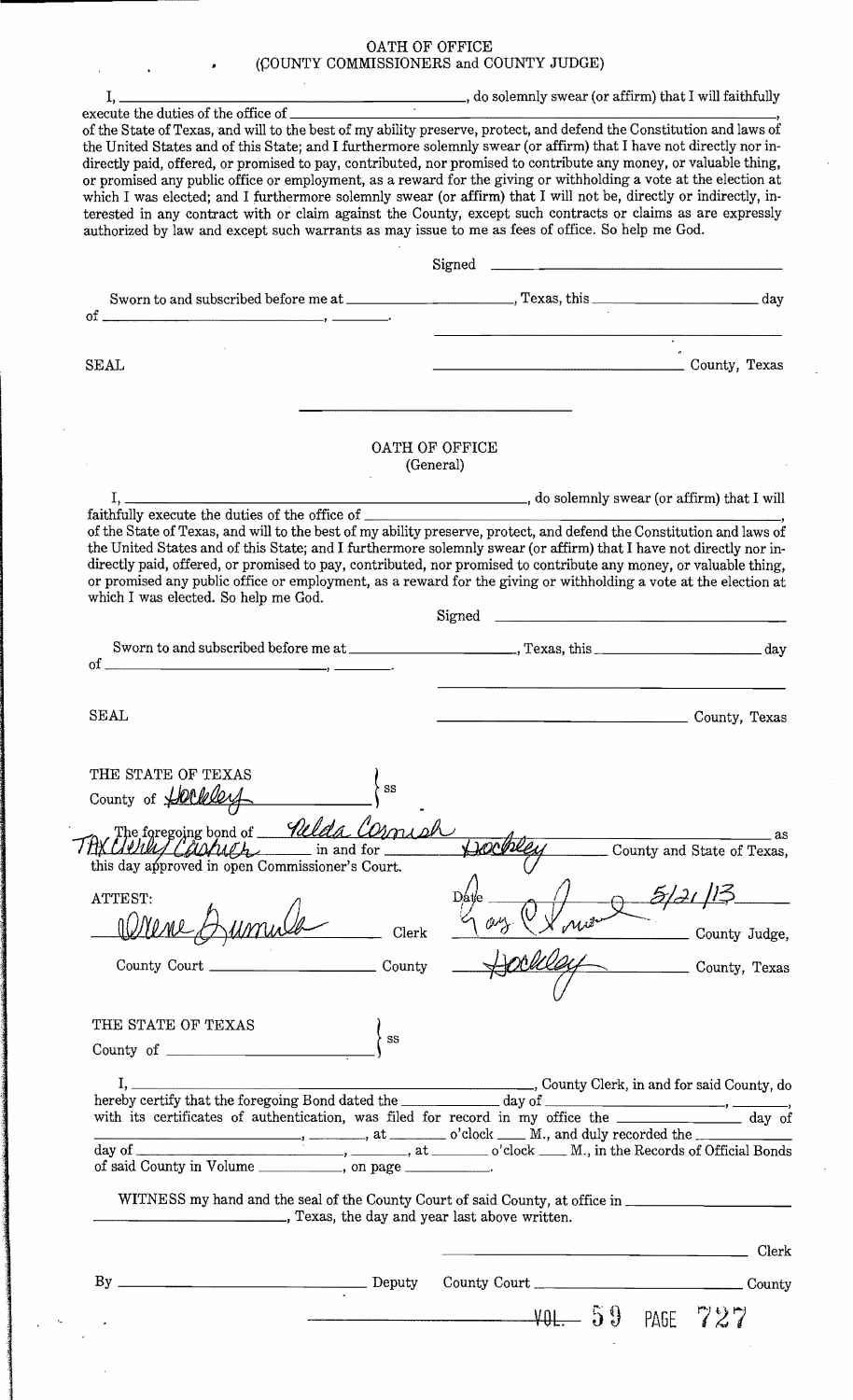### OFFICIAL BOND REQUIREMENTS

| OFFICIAL                                      | 2. AMOUNT                                                                                                                                                                                                                                                                                                                                                  | 1. TO WHOM<br>PAYABLE                                                                                                                                                                       | <b>APPROVED</b><br>BY                                                           | Sec. of<br><b>Statutes</b>       | 4. CONDITIONS                                                                                                                                                                                                                                                                                                                                                                                                                                                                                                                                                                           |
|-----------------------------------------------|------------------------------------------------------------------------------------------------------------------------------------------------------------------------------------------------------------------------------------------------------------------------------------------------------------------------------------------------------------|---------------------------------------------------------------------------------------------------------------------------------------------------------------------------------------------|---------------------------------------------------------------------------------|----------------------------------|-----------------------------------------------------------------------------------------------------------------------------------------------------------------------------------------------------------------------------------------------------------------------------------------------------------------------------------------------------------------------------------------------------------------------------------------------------------------------------------------------------------------------------------------------------------------------------------------|
| District<br>Attorney                          | ٠<br>\$5,000.                                                                                                                                                                                                                                                                                                                                              | Governor                                                                                                                                                                                    | District<br>Judge                                                               | Gov't<br>Code<br>43.002          | ", in the manner prescribed by law, faithfully pay over all money that<br>he collects or that comes into his hands for the state or a county."                                                                                                                                                                                                                                                                                                                                                                                                                                          |
| County<br>Attorney                            | \$2,500.                                                                                                                                                                                                                                                                                                                                                   | Governor                                                                                                                                                                                    | Commissioners<br>Court                                                          | Gov't<br>Code<br>45.001          | "faithfully pay over in the manner prescribed by law all money that he<br>collects or receives for any county or the state.                                                                                                                                                                                                                                                                                                                                                                                                                                                             |
| County Judge                                  | \$1.000.<br>10,000.                                                                                                                                                                                                                                                                                                                                        | County<br>Treasurer                                                                                                                                                                         | Commissioners<br>Court                                                          | Gov't<br>Code<br>26.001          | "pay all money that comes into his hands as county judge to the person<br>or officer entitled to it; pay to the county all money illegally paid to him<br>out of county funds; and not vote or consent to pay out county funds<br>for other than lawful purposes."                                                                                                                                                                                                                                                                                                                      |
| County Clerk                                  | At least 20% of the<br>maximum amount of<br>fees collected in any<br>year during the term of<br>office preceding the<br>term for which the bond<br>is given $-$ \$5,000<br>minimum, \$500,000<br>maximum                                                                                                                                                   | County                                                                                                                                                                                      | Commissioner's<br>Court                                                         | Local<br>Gov't<br>Code<br>82.001 | "faithfully perform the duties of office."                                                                                                                                                                                                                                                                                                                                                                                                                                                                                                                                              |
| Deputy<br>County Clerk                        | At least 20% of the<br>maximum amount of<br>fees collected in any<br>year during the term of<br>office preceding the<br>term for which the<br>bond is given $-$ \$5,000<br>minimum, \$500,000<br>maximum                                                                                                                                                   | County for the use<br>and benefit of the<br>County Clerk                                                                                                                                    | Commissioners<br>Court                                                          | Local<br>Gov't<br>Code<br>82.002 | "faithfully perform the duties of office."                                                                                                                                                                                                                                                                                                                                                                                                                                                                                                                                              |
| County Auditor                                | \$5,000 minimum                                                                                                                                                                                                                                                                                                                                            | District<br>Judge(s)                                                                                                                                                                        | District<br>Judge(s)                                                            | Local<br>Gov't<br>Code<br>84.007 | "faithfully perform the duties of county auditor."                                                                                                                                                                                                                                                                                                                                                                                                                                                                                                                                      |
| County<br>Treasurer                           | Established by the<br>commissioners court not to<br>exceed one-half of one percent<br>of the largest amount budgeted<br>for general county<br>maintenance and operations<br>for any fiscal year of the<br>county beginning during the<br>term of office preceding the<br>term for which the bond is to<br>be given - \$5,000 minimum,<br>\$500,000 maximum | County<br>Judge                                                                                                                                                                             | Commissioners<br>Court                                                          | Local<br>Gov't<br>Code<br>83.002 | "faithfully execute the duties of office."                                                                                                                                                                                                                                                                                                                                                                                                                                                                                                                                              |
| District Clerk                                | Not less than 20% of<br>the maximum amount<br>of fees collected in any<br>year during the term of<br>office immediately<br>preceding the term for<br>which the bond is given<br>– \$5,000 minimum,<br>$$100,000$ maximum                                                                                                                                   | Governor                                                                                                                                                                                    | Commissioners<br>Court                                                          | Gov't<br>Code<br>51.302          | "faithfully perform the duties of the office."                                                                                                                                                                                                                                                                                                                                                                                                                                                                                                                                          |
| Deputy<br>District Clerk                      | Not less than 20% of<br>the maximum amount<br>of fees collected in any<br>year during the term of<br>office immediately<br>preceding the term for<br>which the bond is given<br>$-$ \$5,000 minimum,<br>\$100,000 maximum                                                                                                                                  | Governor for the use<br>and benefit of the<br>District Clerk                                                                                                                                | Commissioners<br>Court                                                          | Gov't<br>Code<br>51.309          | "faithfully perform the duties of the office."                                                                                                                                                                                                                                                                                                                                                                                                                                                                                                                                          |
| County School<br>Superintendent               | \$1,000.                                                                                                                                                                                                                                                                                                                                                   | County governing board unless a county-<br>wide independent school district has been<br>created, in which event the bond is<br>payable to and approved by the County<br>Commissioners Court |                                                                                 | Educ.<br>Code<br>17.49           | "faithfully perform his duties."                                                                                                                                                                                                                                                                                                                                                                                                                                                                                                                                                        |
| County<br>Surveyor                            | Fixed by the<br>Commissioners Court<br>– \$500 minimum.<br>\$10,000 maximum                                                                                                                                                                                                                                                                                | Not Specified                                                                                                                                                                               |                                                                                 | Nat. Res.<br>Code<br>23.013      | "faithfully perform the duties of the office."                                                                                                                                                                                                                                                                                                                                                                                                                                                                                                                                          |
| Deputy<br>County Surveyor                     | Not less than \$500 nor more<br>than \$10,000 (Fixed by the<br>County Surveyor)                                                                                                                                                                                                                                                                            |                                                                                                                                                                                             | County Surveyor                                                                 |                                  | "faithfully perform the duties of the office."                                                                                                                                                                                                                                                                                                                                                                                                                                                                                                                                          |
| Sheriff                                       | Set by the<br>Commissioners Court<br>\$5,000 minimum,<br>\$30,000 maximum                                                                                                                                                                                                                                                                                  | Governor<br>Commissioners<br>Court                                                                                                                                                          |                                                                                 | Local<br>Gov't<br>Code<br>85.001 | "faithfully perform the duties of office established by law; account for<br>and pay to the person authorized by law to receive them the fines.<br>forfeitures, and penalties the sheriff collects for the use of the state or<br>a county; execute and return when due the process and precepts<br>lawfully directed to the sheriff, and pay to the person to whom they are due or to the person's attorney the funds collected by virtue of the<br>process or precept; and pay to the county any funds illegally paid,<br>voluntarily or otherwise, to the sheriff from county funds.' |
| County<br>Assessor-Collector<br>(State Bond)  | Equal to 5% of the<br>net state collections<br>from motor vehicle<br>sales and use taxes and<br>motor vehicle registra-<br>tion fees in the county<br>during the year ending<br>August 31 preceding<br>the date the bond is<br>given $-$ \$2,500<br>minimum, \$100,000<br>maximum                                                                          | The Governor and the<br>Governor's successors<br>in office                                                                                                                                  | Commissioners<br>Court<br>and the<br>State Comptroller<br>of Public<br>Accounts | Tax<br>Code<br>6.28              | "faithful performance of the person's duties as assessor-collector."                                                                                                                                                                                                                                                                                                                                                                                                                                                                                                                    |
| County<br>Assessor-Collector<br>(County Bond) | Equal to 10%<br>of the total amount of<br>county taxes imposed in<br>the preceeding tax year,<br>\$100,000 maximum                                                                                                                                                                                                                                         | Commissioners<br>Court                                                                                                                                                                      | Commissioners<br>Court                                                          | Tax<br>Code<br>6.28              | "faithful performance of the person's duties as assessor-collector."                                                                                                                                                                                                                                                                                                                                                                                                                                                                                                                    |
| County<br>Commissioner                        | \$3,000.                                                                                                                                                                                                                                                                                                                                                   | County<br>Treasurer                                                                                                                                                                         | County<br>Judge                                                                 | Local<br>Gov't<br>Code<br>81.002 | "faithfully perform the commissioner's official duties and reimburse<br>the county for all county funds illegally paid to him and will not vote<br>or consent to make a payment of county funds except for a lawful<br>purpose."                                                                                                                                                                                                                                                                                                                                                        |
| Justice of<br>the Peace                       | $$5.000$ maximum                                                                                                                                                                                                                                                                                                                                           | County<br>Judge                                                                                                                                                                             | Not Specified                                                                   | Gov't<br>Code<br>27.001          | "faithfully and impartially discharge the duties required by law and<br>promptly pay to the entitled party all money that comes into his hands<br>during the term of office."                                                                                                                                                                                                                                                                                                                                                                                                           |
| Constable                                     | Set by the<br>Commissioners Court<br>$$500$ minimum $-$<br>$$1,500$ maximum                                                                                                                                                                                                                                                                                | The Governor and the<br>Governor's successors<br>in office                                                                                                                                  | Commissioners<br>Court                                                          | Local<br>Gov't<br>Code<br>86.002 | "faithfully perform the duties imposed by law."                                                                                                                                                                                                                                                                                                                                                                                                                                                                                                                                         |
| County<br>Public<br>Weigher<br>and Deputies   | \$2,500                                                                                                                                                                                                                                                                                                                                                    | County<br>Judge                                                                                                                                                                             | Department<br>of<br>Agriculture                                                 | Agric.<br>Code<br>13.256         | "accurately weigh or measure commodities reflected on certificates<br>issued by him, protect the commodities that he is registered to weigh<br>or measure, and comply with all laws and rules governing public<br>weighers."                                                                                                                                                                                                                                                                                                                                                            |
| State<br>Public<br>Weigher                    | \$10,000                                                                                                                                                                                                                                                                                                                                                   | <b>State of Texas</b>                                                                                                                                                                       | Department<br>of<br>Agriculture                                                 | Agric.<br>Code<br>13.256         | "accurately weigh or measure commodities reflected on certificates<br>issued by him, protect the commodities that he is registered to weigh<br>or measure, and comply with all laws and rules governing public                                                                                                                                                                                                                                                                                                                                                                          |

*3. IC* precinct insert the number. 4. Conditions.

 $\sim$ 

 $\sim 10$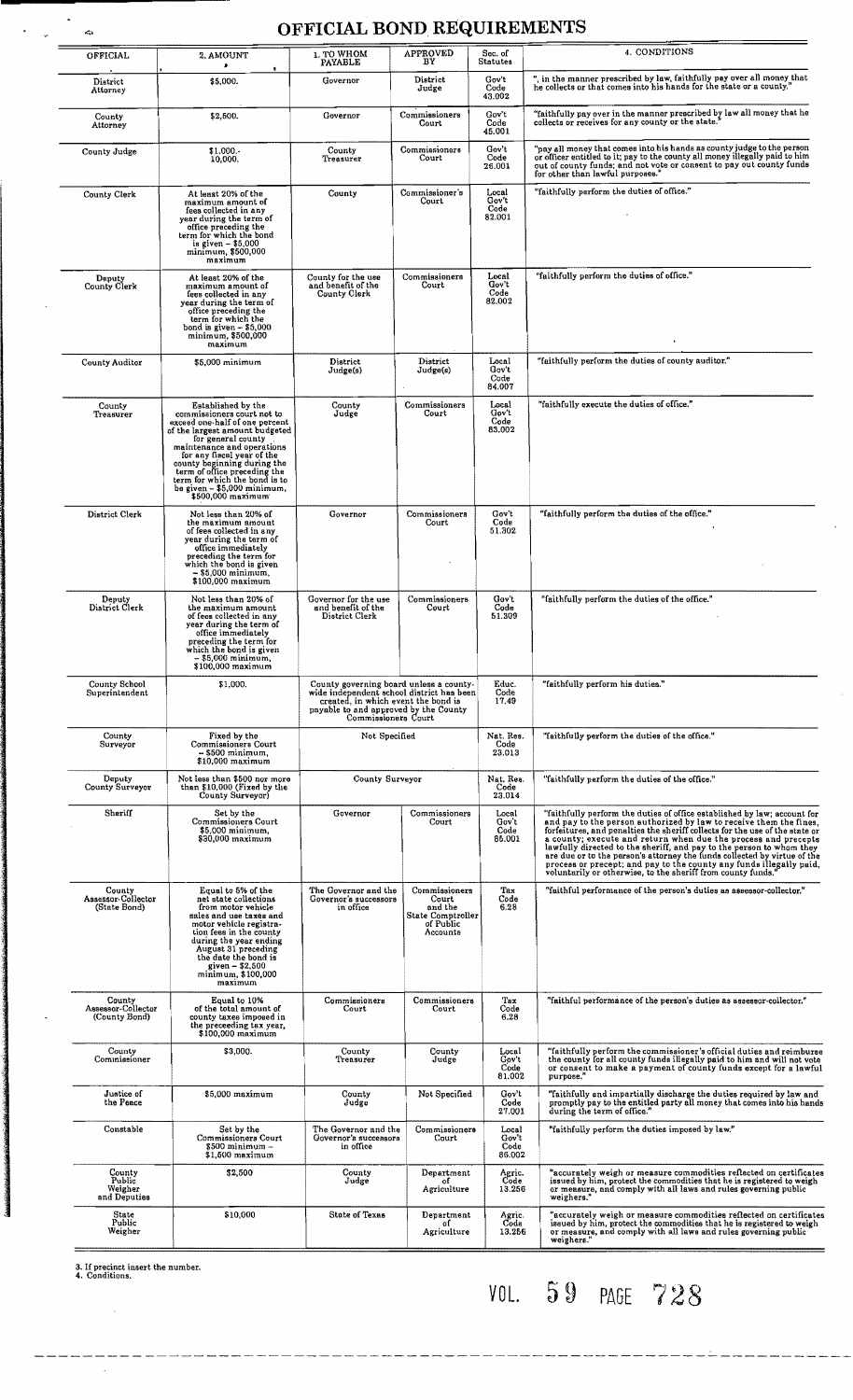#### ACKNOWLEDGMENT OF SURETY (Corporate Officer)

#### STATE OF SOUTH DAKOTA

County of Minnehaha

Before me, a Notary Public, in and for said County and State on this \_\_\_\_\_\_\_\_\_\_\_\_\_\_\_\_\_\_\_\_\_\_\_\_\_\_\_day of

ss

\_\_\_\_---,\_\_\_\_\_\_\_\_, , personally appeared Paul T. Bruflat to me known to be the identical person who subscribed the name of WESTERN SURETY COMPANY, Surety, to the foregoing instrument as the aforesaid officer and acknowledged to me that he executed the same as his free and voluntary act and deed, and as the free and voluntary act and deed of such corporation for the uses and purposes therein set forth.

+ دسترستان می شدن به توسط است به است به است دست دست به توسط است به باشد.<br>المرضوع السابع *S S*  } **S. EICH** § NOTARY PUBLIC **SEAD**  $\left\{\n\begin{array}{ccc}\n\bullet & \bullet & \bullet & \bullet \\
\bullet & \bullet & \bullet & \bullet \\
\bullet & \bullet & \bullet & \bullet\n\end{array}\n\right\}$  Notary Public

~~GotIo~"''+'>'''''''''~'''o¥oo+ My Commission Expires February 12,2015

VOL. PAGE 729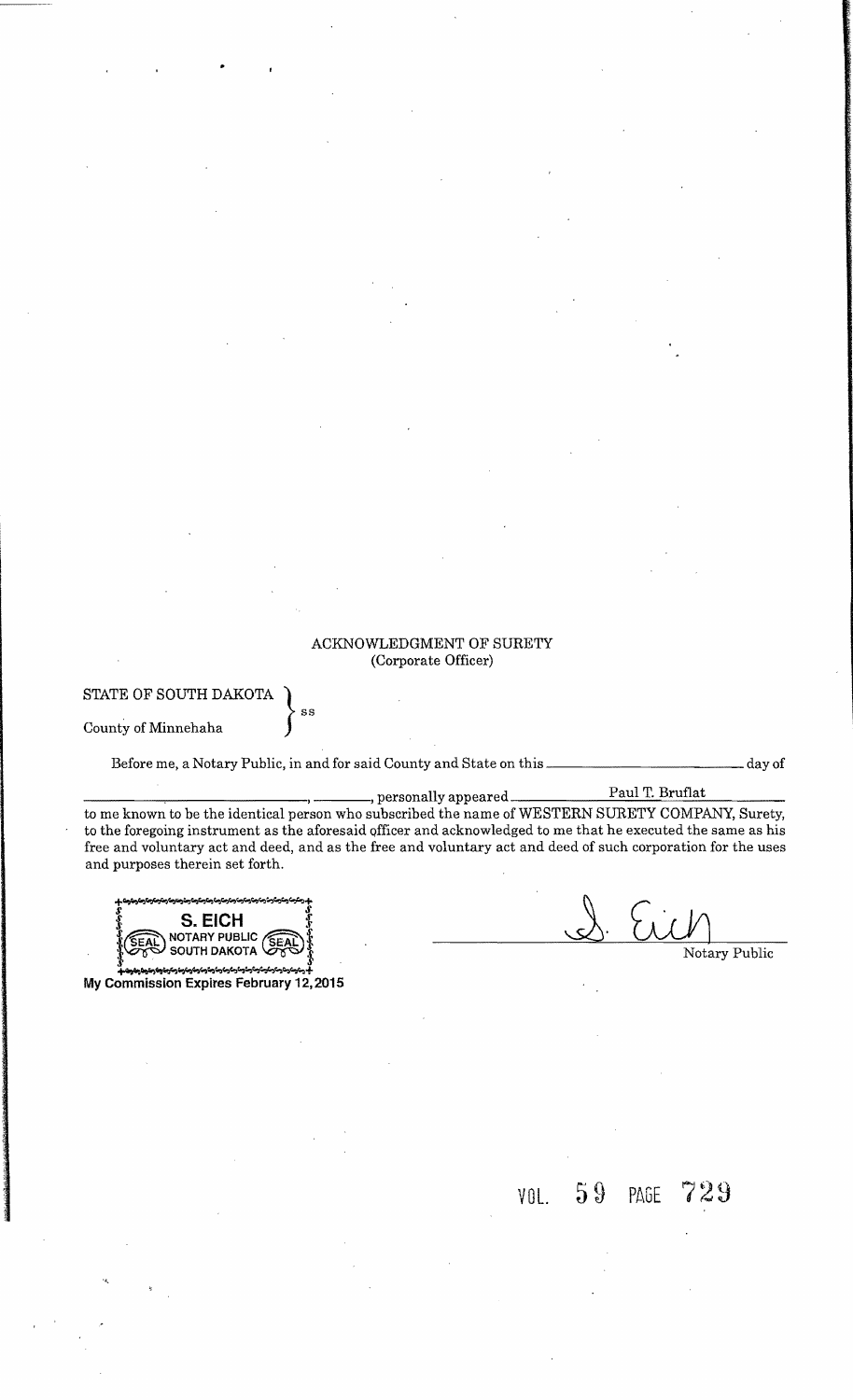### Figure: 28 TAC §1.601(a}(3)

#### 1 **IMPORTANT NOTICE**

To obtain information or make a complaint:

2 You may contact Western Surety Company, Surety Bonding Company of America or Universal Surety of America at 605-336-0850 ..

3 You may call Western Surety Company's, Surety Bonding Company of America's or Universal Surety of America's toll-free telephone number for information or to make a complaint at:

#### **1-800-331-6053 .**

4 You may also write to Western Surety Company, Surety Bonding Company of America or Universal Surety of America at:

P.O. Box 5077 Sioux Falls, SO 57117-5077

5 You may contact the Texas Department of Insurance to obtain information on companies, coverages, rights or complaints at:

#### **1-800-252-3439**

6 You may write the Texas Department of Insurance:

P.O. Box 149104 Austin, TX 78714-9104 Fax: (512) 475-1771 Web: http://www.tdi.state.tx.us E-Mail: ConsumerProtection@tdi.state.tx.us

#### 7 **PREMIUM OR CLAIM DISPUTES:**

Should you have a dispute concerning your premium or about a claim you should contact Western Surety Company, Surety Bonding Company of America or Universal Surety of America first. If the dispute is not resolved, you may contact the Texas Department of Insurance.

8 **ATTACH THIS NOTICE TO YOUR POLICY:**  This notice is for information only and does not become a part or condition of the attached document.

Form F8365

#### **AVISO IMPORTANTE**

Para obtener informacion 0 para someter una queja:

Puede comunicarse con Western Surety Company, Surety Bonding Company of America o Universal Surety of America al 605-336-0850.

Usted puede Hamar al numero de teletono gratis de Western Surety Company's, Surety Bonding Company of America's 0 Universal Surety of America's para informacion 0 para someter una queja al:

#### **1-800-331-6053 .**

Usted tambien puede escribir a Western Surety Company, Surety Bonding Company of America 0 Universal Surety of America: P.O. Box 5077

Sioux Falls, SO 57117-5077

Puede comunicarse con el Departamento de Seguros de Texas para obtener informacion acerca de companias, coberturas, derechos 0 quejas al:

#### **1-800-252-3439**

Puede escribir al Departamento de Seguros de Texas:

P.O. Box 149104 Austin, TX 78714-9104 Fax: (512) 475-1771 Web: http://www.tdi.state.tx.us E-Mail: ConsumerProtection@tdi.state.tx.us

#### **DISPUTAS SOBRE PRIMAS 0 RECLAMOS:**

Si tiene una disputa concerniente a su prima 0 a un reclamo, debe comunicarse con el Western Surety Company, Surety Bonding Company of America 0 Universal Surety of America primero. Si no se resuelve la disputa, puede entonces comunicarse con el departamento (TDI).

**UNA ESTE AVISO A SU POLIZA: Este aviso es** solo para proposito de informacion y no se convierte en parte 0 condicion del documento adjunto.

VOL. 59 PAGE 730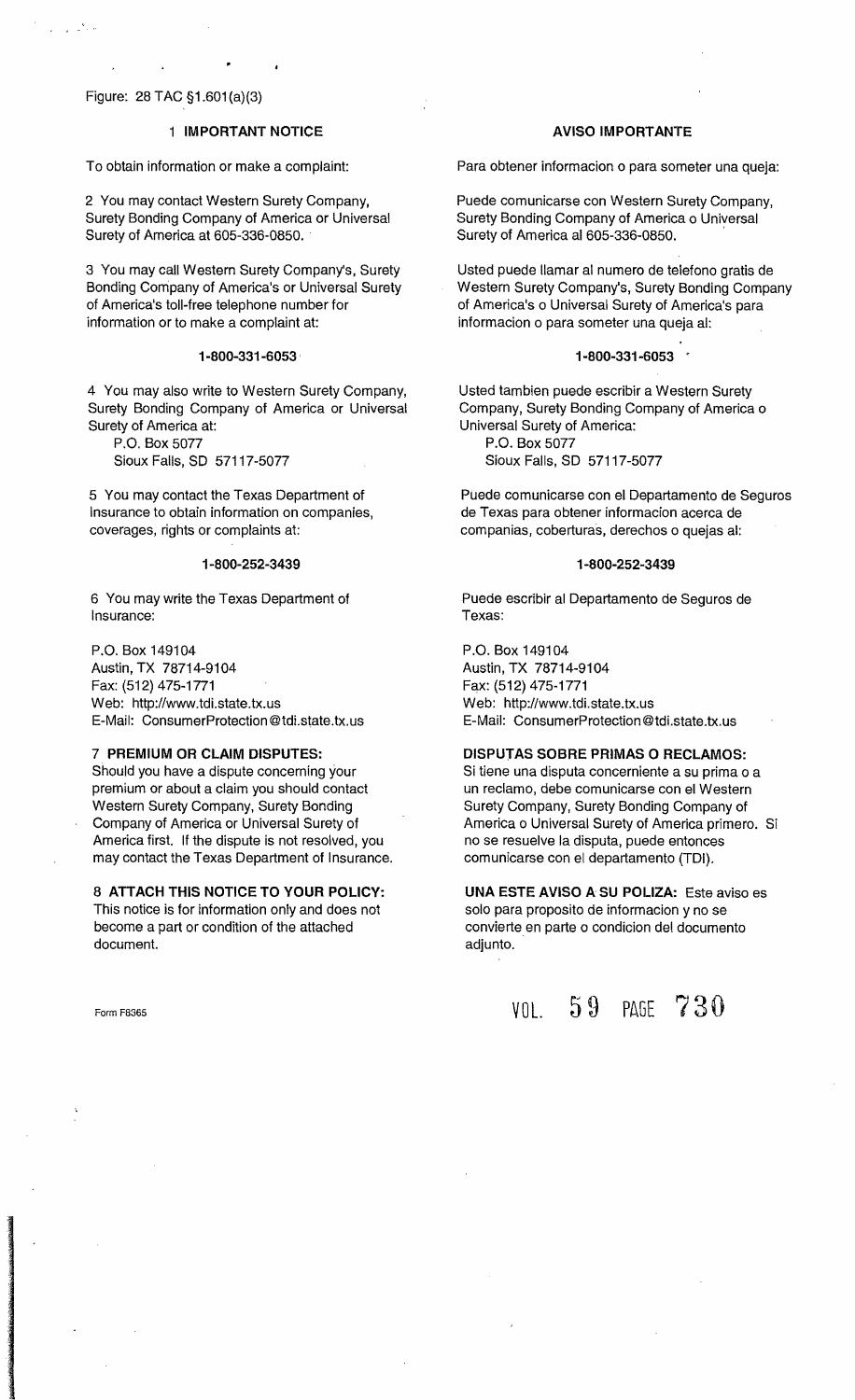Motion by Commissioner Clevenger, seconded by Commissioner Barnett 4 Votes Yes, 0 Votes No, that Commissioners' Court accept the resale bid, in the amount of One Hundred Dollars (\$100.00) from Jose Brito Sr., on property known as Lot 12, Block 48, Original Town Anton, Texas, as per Bid recorded below.

 $\bullet$ 

 $\mathbf{r}$ 

 $\hat{\mathbf{r}}$ 

 $\ddot{\phantom{0}}$ 

 $\hat{\mathbf{r}}$ 

# VOL. PAGE **731**

 $\hat{\boldsymbol{\gamma}}$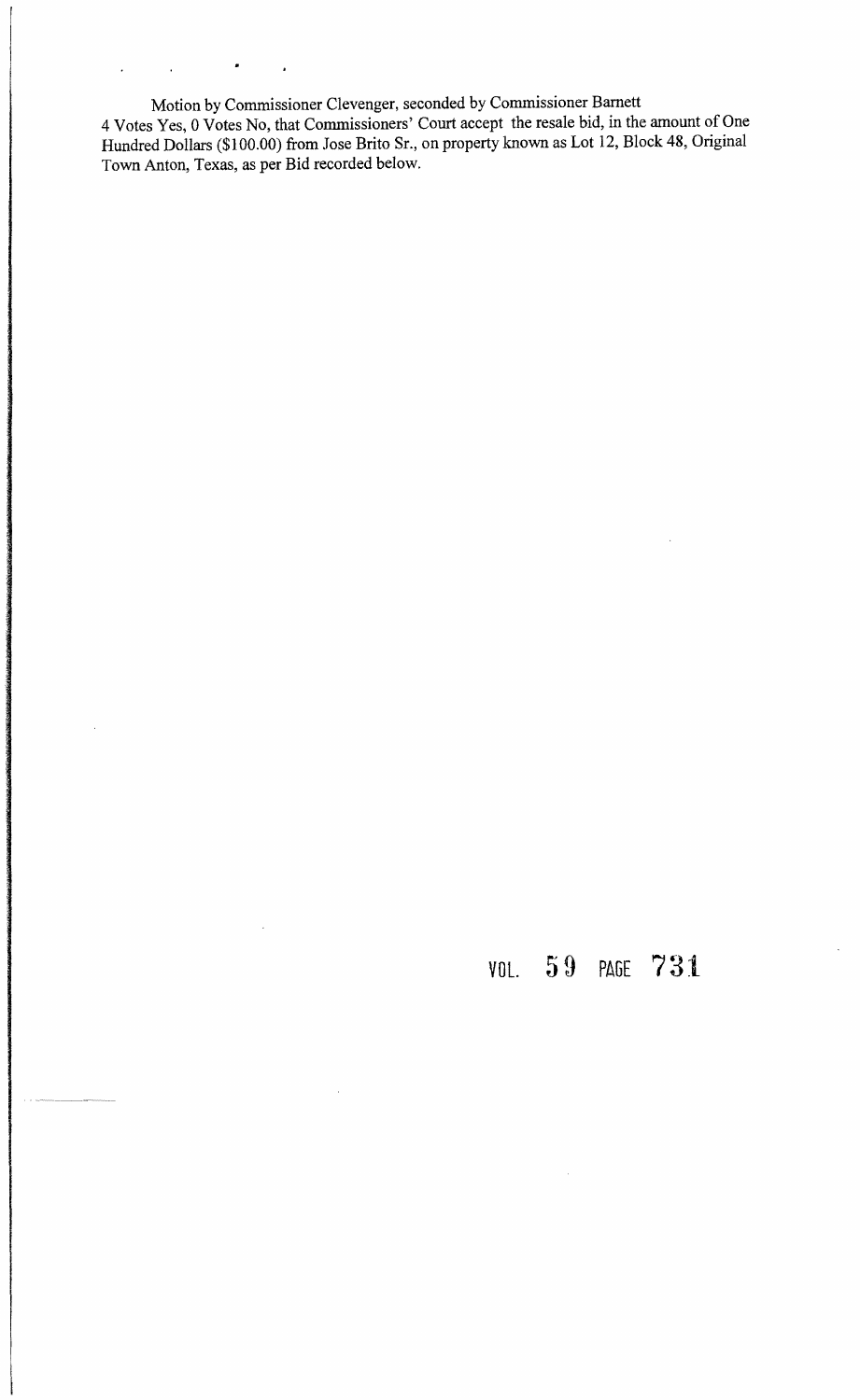

OFFICE OF

## **DEBRA C. BRAMLETT**

**YVONNE GIPSON** COUNTY TAX ASSESSOR ADDRESS ALL CORRESPONDENCE TO CHIEF DEPUTY THE RESERVED ON THE RESERVED ON THE COUNTY AND CHIEF DEPUTY AND SOLUTION ST., SUITE 106 LEVELLAND, TEXAS LEVELLAND, TX 79336 PHONE: (806) 894-4938 FAX: (806) 894-1102

TO PAY ONLINE www.texasrecordsearch.com/hockley

May 3. 2013

#### TO ALL CONCERNED ENTITIES

•

RE : BLOCK 48 LOT 12

DEAR BOARD MEMBERS:

Anton Isd and the City of Anton has approved this bid in the summer of 2010 when Mr. Brito first submitted his bid. However I am unable to find where this bid was ever submitted to your board. If you would please consider Mr. Brito's bid of \$1 00.00 on this property and let me know as soon as you reach a decision so I can get this processed and finish this bid out for Mr. Jose Brito. Thank you for your time and consideration.

Sincerely

*{Jufttt:( C6v1u,Jlt/*

Debra C Bramlett Hockley County Tax Assessor Collector enc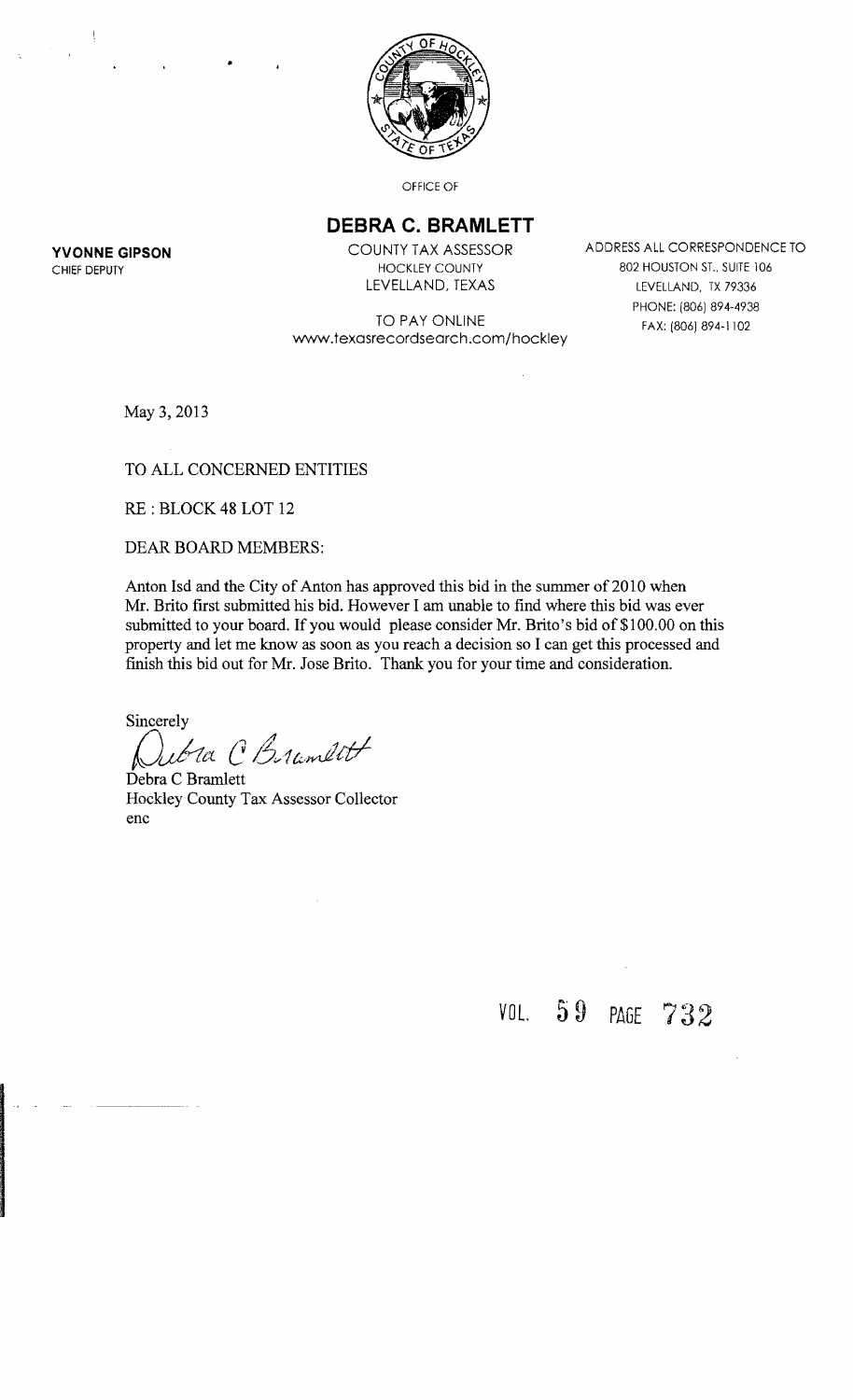#### BID FORM FOR RESALE OF PROPERTY

#### STRUCK OFF TO HOCKLEY COUNTY TAXING ENTITIES

 $5-(6 - 10)$  $\frac{1}{\sqrt{0.05}}$   $\frac{1}{\sqrt{0.00}}$ 

 $P/00.$  Se

 $P.0.$   $\cancel{B_{0} \times 112}$ <br>ADDRESS-P.O. BOX OR STREET Anton IX 79313

 $806 - 997 - 6641$ <br>PHONE NUMBER

 $5$  ac  $K$   $48$   $20 + 72$   $20$   $20$ 

LIST ANY SPECIAL CIRCUMSTANCES CONCERNING THE PROPERTY AND YOUR BID

Been cleaning + caring for lot for lost

38 prs.

THANK YOU FOR YOUR BID

**CHRISTY CLEVENGER HOCKLEY COUNTY TAC** 

 $b^{\prime}$  05

FAX NO. 8068946917

MAY-08-2010 THU 09:56 AM Hockley County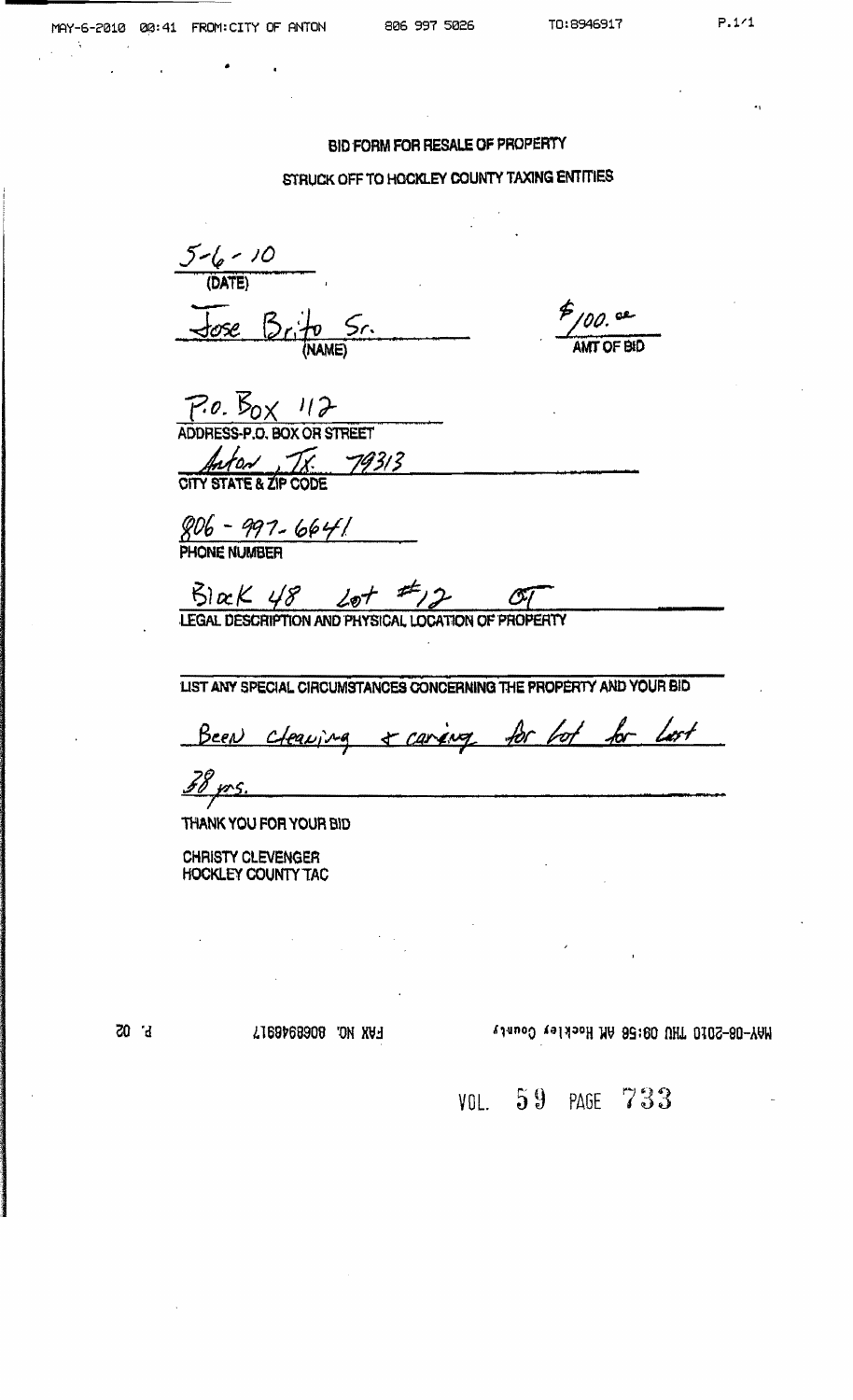|    | DATE 05/10/2010                                                                                                                                                                                                                                                                                                                                                                                       |                                                                                                                                                                                                                                                                                                                              | STATEMENT OF ALL TAXES DUE                                                                                                                                                                                                                                                                                       |                                                                        |                                                                                                                                                                                                                                                           |                                                                                                                                                                                                                                                                                                                                               |
|----|-------------------------------------------------------------------------------------------------------------------------------------------------------------------------------------------------------------------------------------------------------------------------------------------------------------------------------------------------------------------------------------------------------|------------------------------------------------------------------------------------------------------------------------------------------------------------------------------------------------------------------------------------------------------------------------------------------------------------------------------|------------------------------------------------------------------------------------------------------------------------------------------------------------------------------------------------------------------------------------------------------------------------------------------------------------------|------------------------------------------------------------------------|-----------------------------------------------------------------------------------------------------------------------------------------------------------------------------------------------------------------------------------------------------------|-----------------------------------------------------------------------------------------------------------------------------------------------------------------------------------------------------------------------------------------------------------------------------------------------------------------------------------------------|
| cc |                                                                                                                                                                                                                                                                                                                                                                                                       |                                                                                                                                                                                                                                                                                                                              | HOCKLEY COUNTY TAX OFFICE<br>802 HOUSTON ST SUITE 106<br>$(806)$ 894-4938                                                                                                                                                                                                                                        |                                                                        |                                                                                                                                                                                                                                                           |                                                                                                                                                                                                                                                                                                                                               |
|    | * PROPERTY DESCRIPTION ACCT # R10465                                                                                                                                                                                                                                                                                                                                                                  |                                                                                                                                                                                                                                                                                                                              |                                                                                                                                                                                                                                                                                                                  |                                                                        |                                                                                                                                                                                                                                                           | $\star$                                                                                                                                                                                                                                                                                                                                       |
|    | $\star$<br>$\star$<br>*<br>$\star$                                                                                                                                                                                                                                                                                                                                                                    | OT ANTON, BLOCK 48, LOT 12                                                                                                                                                                                                                                                                                                   |                                                                                                                                                                                                                                                                                                                  |                                                                        |                                                                                                                                                                                                                                                           | $\star$<br>$\star$<br>$\star$                                                                                                                                                                                                                                                                                                                 |
|    | $\star$<br>*<br>TOWN<br>*<br><b>ACRES</b>                                                                                                                                                                                                                                                                                                                                                             | .163                                                                                                                                                                                                                                                                                                                         |                                                                                                                                                                                                                                                                                                                  |                                                                        | LOCATION- 308 SYLVAN AVE                                                                                                                                                                                                                                  | *<br>$\star$<br>$\star$<br>$\star$                                                                                                                                                                                                                                                                                                            |
|    | $\star$<br>LAND MKT VALUE 510 IMPR/PERS MKT VALUE<br>*<br>$\star$<br>$\star$                                                                                                                                                                                                                                                                                                                          |                                                                                                                                                                                                                                                                                                                              |                                                                                                                                                                                                                                                                                                                  |                                                                        |                                                                                                                                                                                                                                                           | $\star$<br>$\star$<br>$\star$                                                                                                                                                                                                                                                                                                                 |
|    | $\star$<br>HOCKLEY COUNTY                                                                                                                                                                                                                                                                                                                                                                             |                                                                                                                                                                                                                                                                                                                              |                                                                                                                                                                                                                                                                                                                  |                                                                        |                                                                                                                                                                                                                                                           |                                                                                                                                                                                                                                                                                                                                               |
|    | PO BOX 3                                                                                                                                                                                                                                                                                                                                                                                              |                                                                                                                                                                                                                                                                                                                              |                                                                                                                                                                                                                                                                                                                  |                                                                        |                                                                                                                                                                                                                                                           |                                                                                                                                                                                                                                                                                                                                               |
|    | LEVELLAND TX 79336-0003                                                                                                                                                                                                                                                                                                                                                                               |                                                                                                                                                                                                                                                                                                                              |                                                                                                                                                                                                                                                                                                                  |                                                                        |                                                                                                                                                                                                                                                           |                                                                                                                                                                                                                                                                                                                                               |
|    |                                                                                                                                                                                                                                                                                                                                                                                                       |                                                                                                                                                                                                                                                                                                                              |                                                                                                                                                                                                                                                                                                                  |                                                                        |                                                                                                                                                                                                                                                           |                                                                                                                                                                                                                                                                                                                                               |
|    | <b>TAXES 1989</b><br>TAXES 1990<br>1991<br>TAXES<br>TAXES<br>1992<br>TAXES<br>1993<br>1994<br>TAXES<br>TAXES<br>1995<br>TAXES<br>1996<br>TAXES<br>1997<br>TAXES<br>1998<br>TAXES<br>1999<br>TAXES<br>2000<br>TAXES<br>2001<br><b>TAXES 2002</b><br><b>TAXES 2003</b><br>TAXES 2004<br><b>TAXES 2005</b><br><b>TAXES 2006</b><br><b>TAXES 2007</b><br><b>TAXES 2008</b><br>TAXES 2009<br>ACCT # R10465 | LEVY<br>3.74<br>$3.79$<br>$3.99$<br>$9.65$<br>$20.19$<br>$24.3337$<br>$44.7808$<br>$54.598$<br>$54.546$<br>$12.546$<br>$12.546$<br>$12.546$<br>$12.546$<br>$12.546$<br>$12.546$<br>$12.546$<br>$12.546$<br>$12.546$<br>$12.546$<br>$12.546$<br>14.12<br>13.28<br>12.33<br>10.98<br>10.82<br>11.64<br>-------------<br>205.81 | $P$ & I<br>$9.57$<br>$9.24$<br>$9.26$<br>$21.228$<br>$41.98$<br>$\frac{1}{8}.\frac{29}{96}$<br>$\frac{8.73}{7.96}$<br>$\frac{18.53}{18.30}$<br>$\frac{16.75}{13.81}$<br>$\frac{13.23}{5.77}$<br>10.73<br>8.49<br>6.41<br>4.39<br>$\begin{array}{c} 3 \cdot 05 \\ 1 \cdot 51 \end{array}$<br>----------<br>247.18 |                                                                        | ATTY FEES<br>1.99<br>$1.24360230785564$<br>$2.10085566$<br>$4.6754$<br>$43.59327$<br>$42.49327$<br>4.34<br>3.74<br>3.07<br>$\frac{2}{1}$ . 77<br>1.97<br>73.62<br><b>TOTAL DUE 05/2010</b><br>TOTAL DUE 06/2010<br>TOTAL DUE 07/2010<br>TOTAL DUE 08/2010 | AMT DUE<br>15.30<br>$111.399$<br>$15.25$<br>$15.499$<br>$15.493$<br>$15.16$<br>$15.989$<br>$15.195$<br>$15.195$<br>$15.280$<br>$15.200$<br>$15.390$<br>$15.390$<br>$\frac{30.07}{30.78}$<br>14.81<br>29.81<br>26.11<br>22.48<br>18.44<br>16.64<br>15.12<br>----------------<br>526.61<br>============<br>526.61<br>529.21<br>531.88<br>534.26 |
|    | $\star$<br>* JURISDICTION<br>* COUNTY<br>* WATER * . 84<br>* CO ISD * . 42<br>* SOUTH PLAINS COLL * . 25 . 23<br>* CITY OF ANTON * 55 . 89<br>$\begin{array}{c}\text{*} \text{ ANTON I S D}\\ \text{*} \text{ ANTON I S D}\end{array}$                                                                                                                                                                |                                                                                                                                                                                                                                                                                                                              | TAXES<br>29.76<br>89.38<br>4.29                                                                                                                                                                                                                                                                                  | PEN & INT<br>36.65<br>1.04<br>$-34$<br>32.54<br>69.30<br>97.28<br>9.43 | BREAKDOWN OF TAX DUE BY JURISDICTION<br>ATTY FEES<br>10.96<br>$-31$<br>$-30$<br>$-39$<br>$-39$<br>$-39$<br>$-39$<br>$-39$<br>$-39$<br>$-39$<br>30.46<br>2.06                                                                                              | TOTAL*<br>$77.37*$<br>$2.19*$<br>1.56*<br>$67.16*$<br>$145.43*$<br>$217.12*$<br>15.78*                                                                                                                                                                                                                                                        |
|    |                                                                                                                                                                                                                                                                                                                                                                                                       | TOTAL                                                                                                                                                                                                                                                                                                                        |                                                                                                                                                                                                                                                                                                                  |                                                                        | TAX LEVY FOR THE CURRENT ROLL YEAR: 01<br>TAX LEVY FOR THE CURRENT ROLL YEAR: 60<br>TAX LEVY FOR THE CURRENT ROLL YEAR: 50<br>TAX LEVY FOR THE CURRENT ROLL YEAR: CAN<br>TAX LEVY FOR THE CURRENT ROLL YEAR: SAN<br>TAX LEVY FOR THE CURRENT ROLL YEAR    | 1.73<br>$\ldots$ 04<br>1.25<br>3.32<br>5.30<br>11.64                                                                                                                                                                                                                                                                                          |

**ND811-LR** 

The main of the control of the control of the control of the control of the control of the control of the control of

 $\epsilon$ 

 $\overline{C}$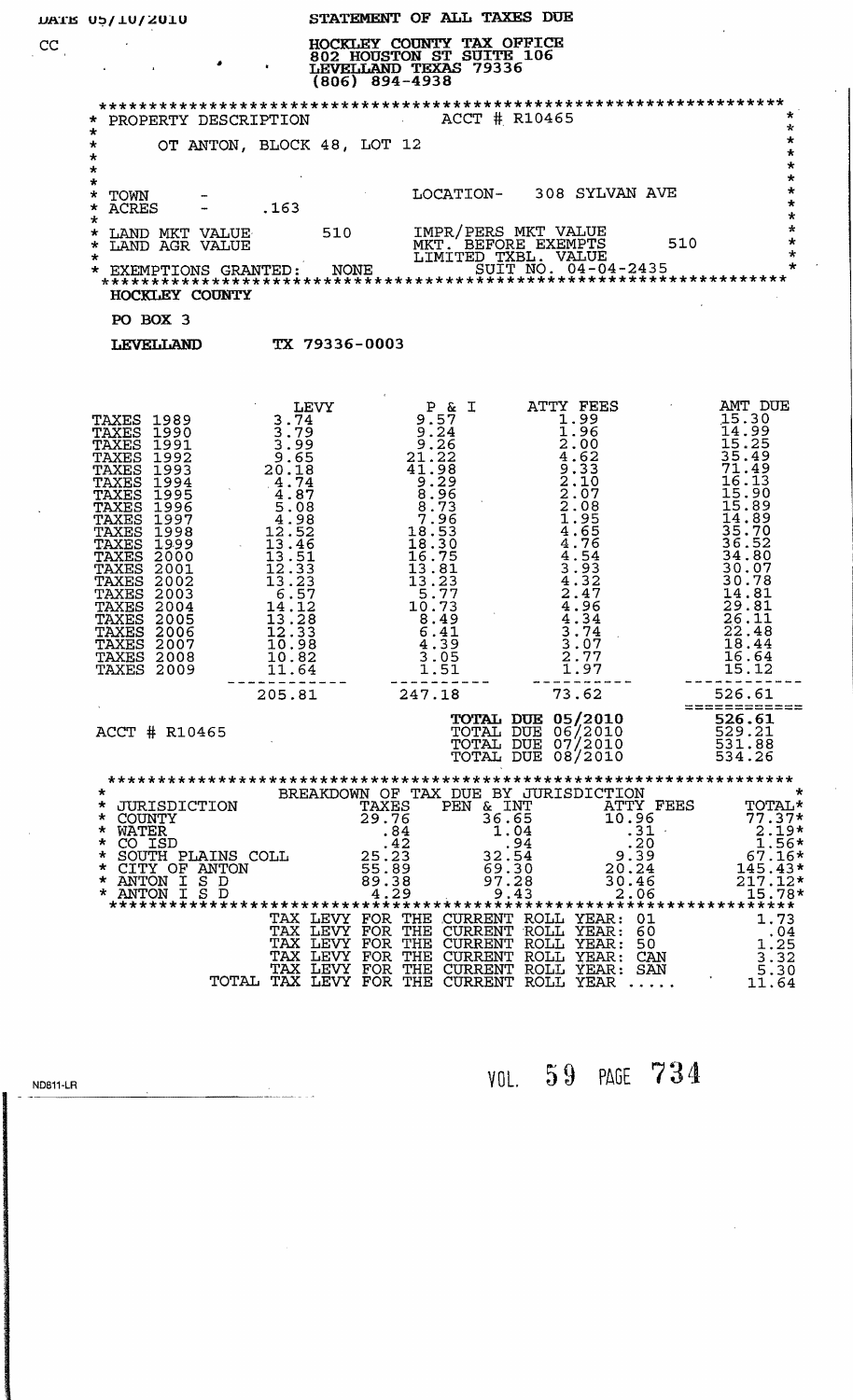

OFfiCE OF

### **CHRISTY CLEVENGER**

**SANDRA ALMAGER** COUNTY TAX ASSESSOR ADDRESS ALL CORRESPONDENCE TO CHIEF DEPUTY **EXECUTE A CONSIDER THE SET OF STATE 104** HOCKLEY COUNTY **EXECUTE 104** 802 HOUSTON ST., SUITE 106 LEVELLAND, TEXAS LEVELLAND, TX 79336 PHONE: (806) 894-4938

...

#### TO PAY ONLINE www.texasrecordsearch.com/hockley

MAY 13, 2010

ANTONISD SCHOOL BOARD POBOX 309 ANTON TX 79313

RE: LT 12 BLK48 OT

DEAR BOARD MEMBERS,

I HAVE RECEIVED A BID FOR THE ABOVE DESCRIBED PROPERTY FROM MR BRITO. I SUBMIT THIS BID TO YOU FOR YOUR CONSIDERATION. AS YOU CAN SEE THE TAXES ARE MORE THAN WHAT THE PROPERTY IS CURRENTLY VALUED AT. ONCE YOU HAVE REACHED A DECISION REGARDING THIS BID PLEASE CONTACT MY OFFICE MY E-MAIL OR FAX AND LET ME KNOW YOUR DECISION SO THAT I CAN FURTHER PROCESS MR BRITO'S BID. THANK YOU FOR YOUR TIME AND CONSIDERATION.

SINCERELY,  $C$ 

CHRISTY CLEVENGER HOCKLEY COUNTY TAX *AlC* 

# *VOL.* 5 9 PAGE 7 3 5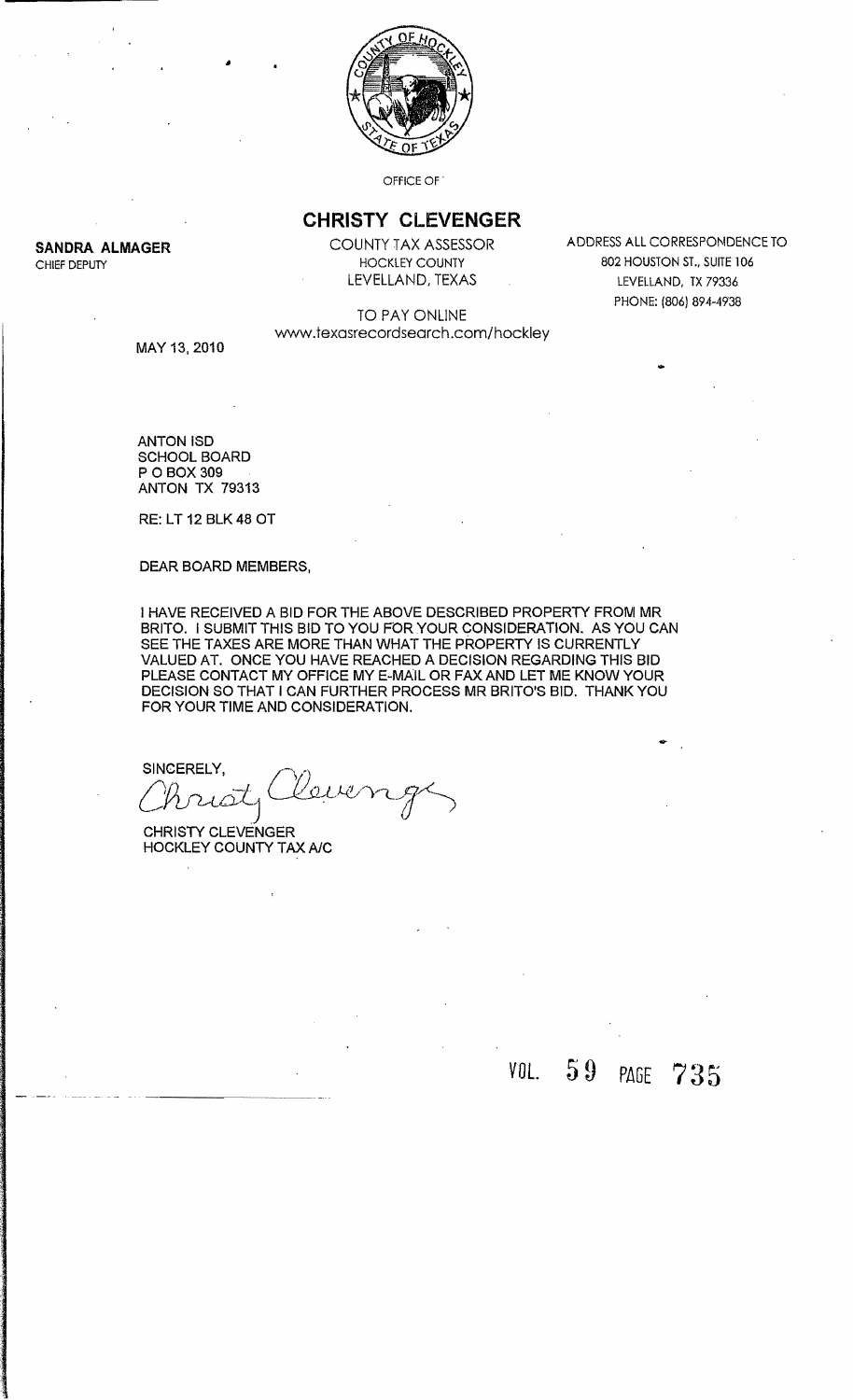# ANTON INDEPENDENT SCHOOL DISTRICT REGULAR SCHOOL BOARD MEETING<br>June 8, 2010

Meeting called to order by Rodney Carr, President

MEMBERS PRESENT: Nancie Thompson, Bryan Reed, Kirk Carlisle, Mark Matthews, Margaret Alvarado

MEMBERS ABSENT: None

OTHERS PRESENT: Walter Cox

- 1. Motion by Nancie Thompson and seconded by Kirk Carlisle to approve the minutes of the regular board meeting of May 1, 2010 and the special meetings of May 21, 2010, May 24, 2010 7:00 pm, May 24, 2010 8:15 pm, and June 1,2010. MOTION CARRIED UNANlMOUSLY
- 2. Personnel absences reviewed. NO ACTION REQUIRED
- 3. Motion by Mark Matthews and seconded by Kirk Carlisle to accept the resignation of Brandy Lowrance, board member effective immediately. MOTION CARRIED UNANIMOUSLY
- 4. Motion by Nancy Thompson and seconded by Mark Matthews to approve the warrants. MOTION CARRIED UNANIMOUSLY
- 5. Motion by Nancie Thompson and seconded by Bryan Reed to approve participation in the Regional Day School Program for the Deaf Shared Services Arrangement with Lubbock ISD as the fiscal agent. MOTION CARRIED UNANIMOUSLY
- 6. Motion by Bryan Reed and seconded by Nancie Thompson to accept the bid in the amount of \$100.00 by Jose Brito for sale of property located at block 48 lot #12 OT. MOTION CARRIED UNANIMOUSLY
- 7. Rodney Carr called a special meeting to be held Tuesday, June 15, 2010 at 6:00 pm. NO ACTION REQUIRED
- 8. 2010-2011 budget work discussed with motion by Kirk Carlisle and seconded by Nancie Thompson to reduce due to budget restraints the longevity stipend for professional personnel by an amount of 25%. MOTION CARRIED UNANIMOUSLY
- 9. Superintendent reports presented NO ACTION REQUIRED

I

10. Board entered executive session 10:05 pm based on government code 551.074.

 $\mathbf{r}$   $\mathbf{r}$ 

11. Board exited executive session at 11 :00 pm.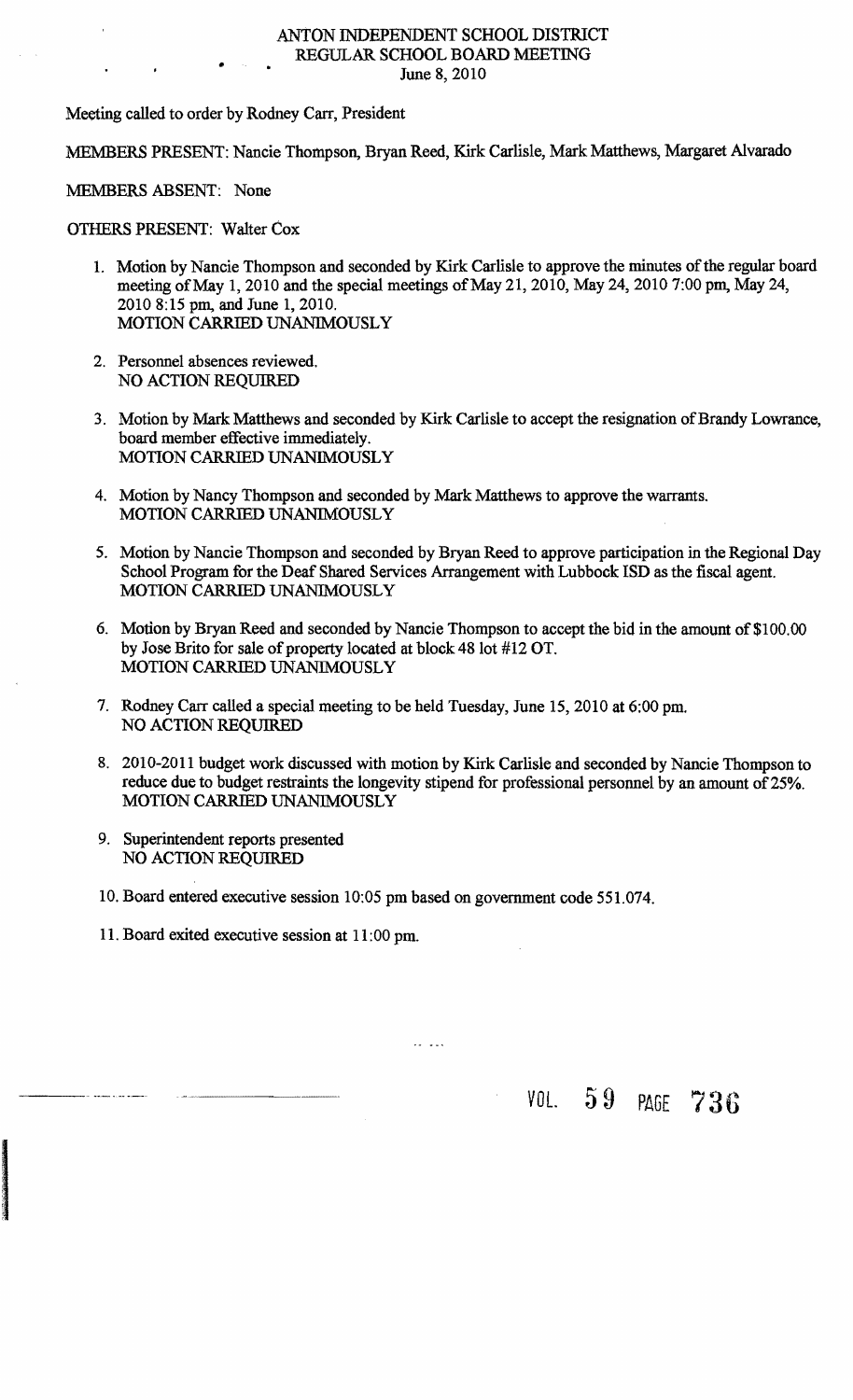12. Motion by Nancie Thompson and seconded by Mark Matthews to adjourn meeting.  $\cdot$  MOTION CARRIED UNANIMOUSLY

MINUTES APPROVED: \_\_\_\_\_\_\_\_\_\_

President, Anton ISD School Board Secretary, Anton ISD School Board

 $\omega \in \mathbb{C}^{d \times d}$ 

VOL 59 PAGE 737

 $\overline{\mathbb{R}}$  is a set of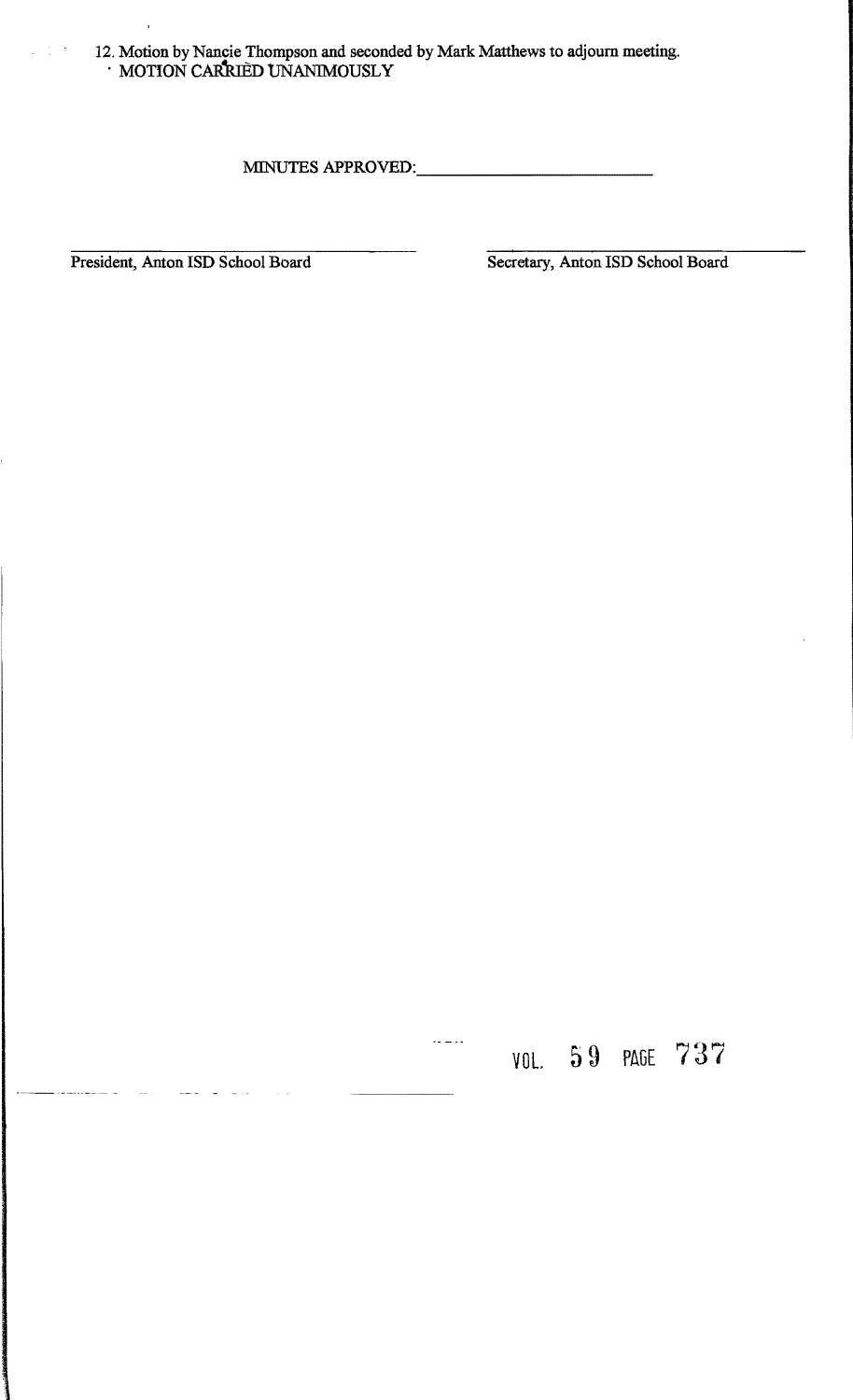#### CITY'OF ANTON MINUTES OF A REGULAR MEETING JULy 6, 2010 AT 7;00 P.M. I I

| Members present: | Mayor Blake Cate, Greg Hodges, Garland Cooper, Gene<br>Huddleston, Tommy Alvarado |  |
|------------------|-----------------------------------------------------------------------------------|--|
|                  |                                                                                   |  |

Members absent:

Others present: Robyn Haston, Denny Williamson, Deborah Williamson, Davi Kinney

 $\vert$ 

i

Mayor Cate called the regular meeting to order at 7:25 p.m., and Tommy Alvarado 1ed the invocation.

Mayor Cate welcomed the visitors.

 $\bullet$   $\bullet$   $\bullet$ 

Gene Huddleston motioned to accept the minutes from a regular meeting on June 15, 2010 Tommy Alvarado seconded the motion. Those voting yes; Greg Hodges, Tommy Alvarado and Gene Huddleston.. Garland Cooper abstained from voting due to his not reading the mailed minutes due to his copy getting wet and being unreadable. The motion carried.

Greg Hodges motioned to pay bills. Gene Huddleston seconded the motion. All present voted yes and motion carried.

Department Reports:

David Kinney gave the police report. He had a robbery and he has turned it over to the D.A. He had a hit and run. Someone hit the outside mailbox at the post office. He also had a burglary at Big E's and one runaway.

Greg Hodges motioned to sell Block 48 Lot 12 OT Anton to Jose Brito Sr. Gene Huddleston seconded the motion. All present voted yes and the motion carried.

Garland Cooper motioned to bring the vacant council seat off the table. Gene Huddleston seconded the motion. All present voted yes and the motion carried.

Garland Cooper motioned to appoint Joe Carlisle to the empty council seat. Gene Huddleston seconded the motion. Those voting for: Garland Cooper and Gene Huddleston. Those voting against: Greg Hodges and Tommy Alvarado. The vote being a tie Mayor Cate voted. He voted for and the motion to appoint Joe Carlisle to, the empty council seat carried.

Garland Cooper motioned to remove the discussion of Mayof Pro Tem off the table., Greg Hodges seconded the motion. All present voted yes and the motion carried. i

Gene Huddleston motioned to nominate Tommy Alvarado as Mayor Pro Tem. Greg Hodges seconded the motion. All present voted yes and the motion carried.

i After a brief discussion on fees for the new LED message sign the following fees were voted on. \$5 for 1 day<br>\$8 for 3 days

\$15 for a week

The City Secretary will have discretion over what messages will be allowed.

Gene Huddleston motioned to accept these fees. Garland Cooper seconded the motion. All present voted yes and the motion carried.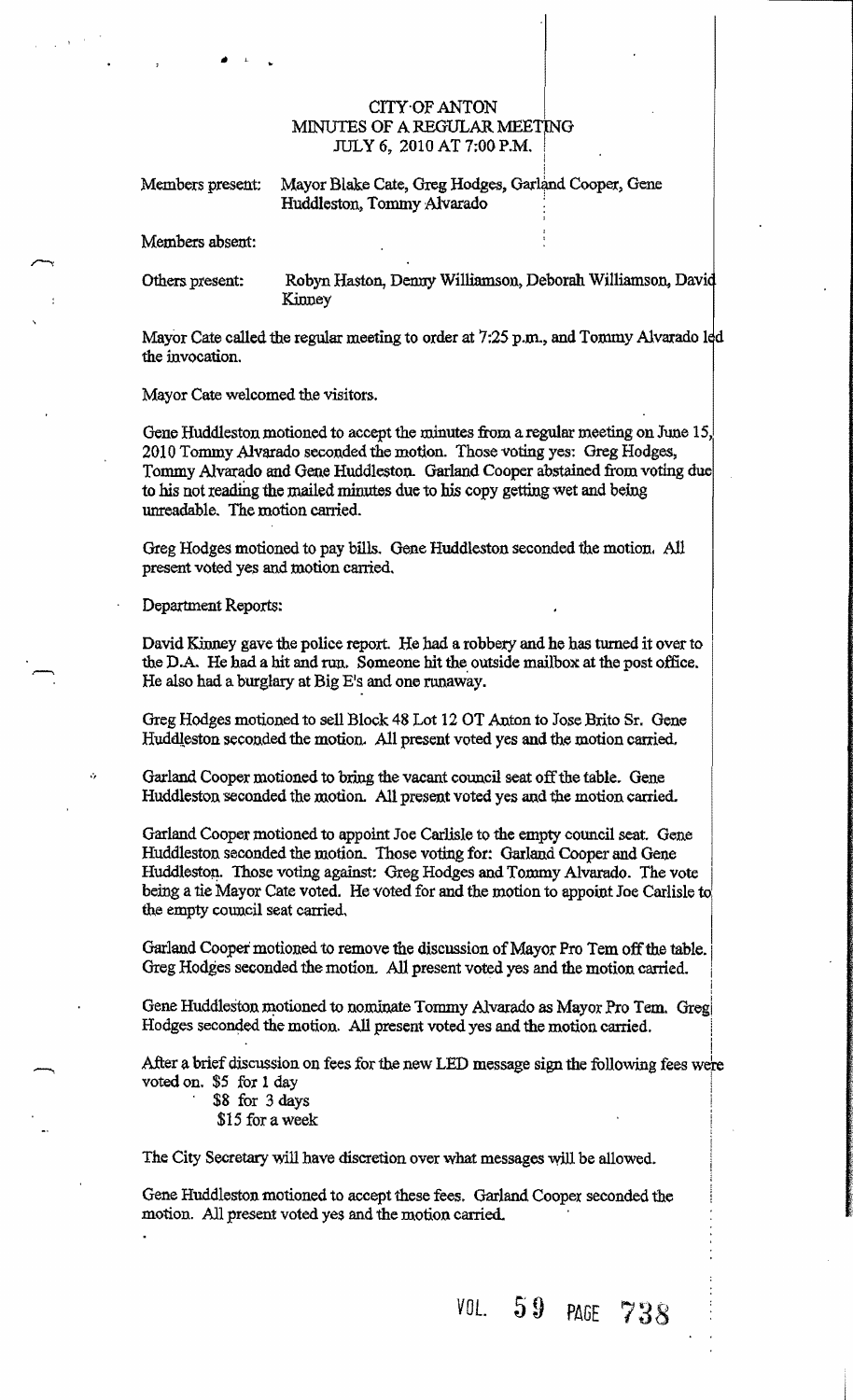*" L* ...  $\bullet$  .  $\bullet$  $\hat{f}$ 

 $\bar{\beta}$ 

 $\omega = \omega$  .

 $\label{eq:1} \frac{1}{\sqrt{2}}\left( \frac{1}{\sqrt{2}}\right) \left( \frac{1}{\sqrt{2}}\right) \left( \frac{1}{\sqrt{2}}\right) \left( \frac{1}{\sqrt{2}}\right) \left( \frac{1}{\sqrt{2}}\right) \left( \frac{1}{\sqrt{2}}\right) \left( \frac{1}{\sqrt{2}}\right) \left( \frac{1}{\sqrt{2}}\right) \left( \frac{1}{\sqrt{2}}\right) \left( \frac{1}{\sqrt{2}}\right) \left( \frac{1}{\sqrt{2}}\right) \left( \frac{1}{\sqrt{2}}\right) \left( \frac{1}{\sqrt{$ 

.<br>Heren

a sa mga kalawang pagkalang ng pangangang

Motion by commissioner Carter, seconded by Commissioner Thrash, 4 Votes Yes, 0 Votes No, that Commissioners' Court tabled the revisions to county cell phone policy until June 3, 2013.

 $\sim$ 

*VOl.* 5 9 PAGE 739